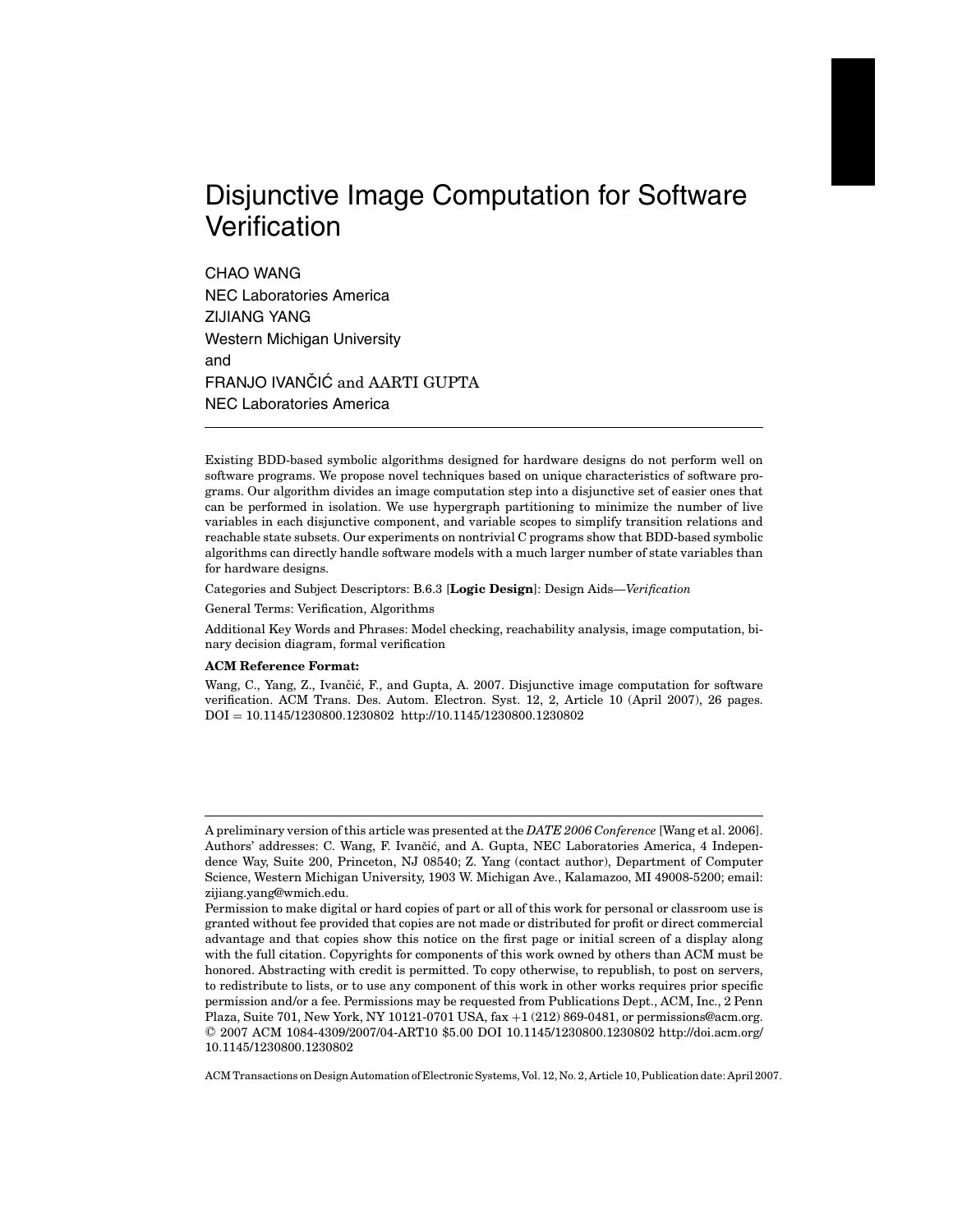# 1. INTRODUCTION

Model checking [Clarke and Emerson 1981; Quielle and Sifakis 1981] is a formal method for proving that a finite-state model satisfies a user-specified temporal logic property. With the development of symbolic-state space traversal algorithms based on binary decision diagrams (BDDs [Bryant et al. 1986]), symbolic model checking [Burch et al. 1990; McMillan 1994] has become a widely accepted technique in hardware verification, and has shown promise for verifying embedded software programs, as well [Ball and Rajamani 2000]. In this article, we consider verifying C programs that include integer arithmetic, pointers, arrays, function calls, and bounded memory allocation. Although program verification in general is undecidable, the problem becomes decidable under certain conditions. Here we consider the case where the number of recursive function calls and the data size are bounded. With these assumptions, we can always build a finite state model from the software program and apply model checking.

In practice, both recursive functions and dynamic memory allocation are strongly discouraged in embedded software programs due to limited memory capacity. Even for software systems that have unbounded recursions and data (therefore an unbounded number of states), we can build finite-state verification models by abstraction of the original systems. In this case, model checking is still applicable, although the result is often conservative. For instance, false negatives may be introduced during an overapproximate abstraction.

In symbolic model checking, the transition relation of the model and sets of reachable states are represented symbolically as Boolean functions, which in turn can be represented by BDDs. The complexity of symbolic traversal algorithms depends more directly on the BDD sizes, rather than the actual number of states they represent. Therefore, the search for heuristics to reduce the BDD sizes has been one of the major research topics in symbolic model checking. Image computation is the core computation in symbolic model checking. Given a state transition system, image computation is used to find all the successors of a given set of states according to a set of transitions. The performance of this computation depends heavily on the size of the BDDs that represents the set of states, transition relations, and intermediate products created during the computation. Although BDD-based symbolic image computation has been extensively studied in past decades [Coudert et al. 1989; Burch et al. 1991; Ranjan et al. 1995; Moon et al. 2000; Chauhan et al. 2001; Jin et al. 2002; Wang et al. 2003], most of these existing algorithms were developed mainly for hardware systems.

Software models have some characteristics that are significantly different from hardware models. For instance, software models often have larger sequential depths and significantly more state variables. Their state variables also have a higher degree of locality, since most program variables are effective only in parts of the program. At any program location, only a limited number of program variables can change their values. Note that this argument remains valid even for analysis of concurrent software, since in the interleaving execution model [Holzmann and Peled 1994], only one thread is assumed to be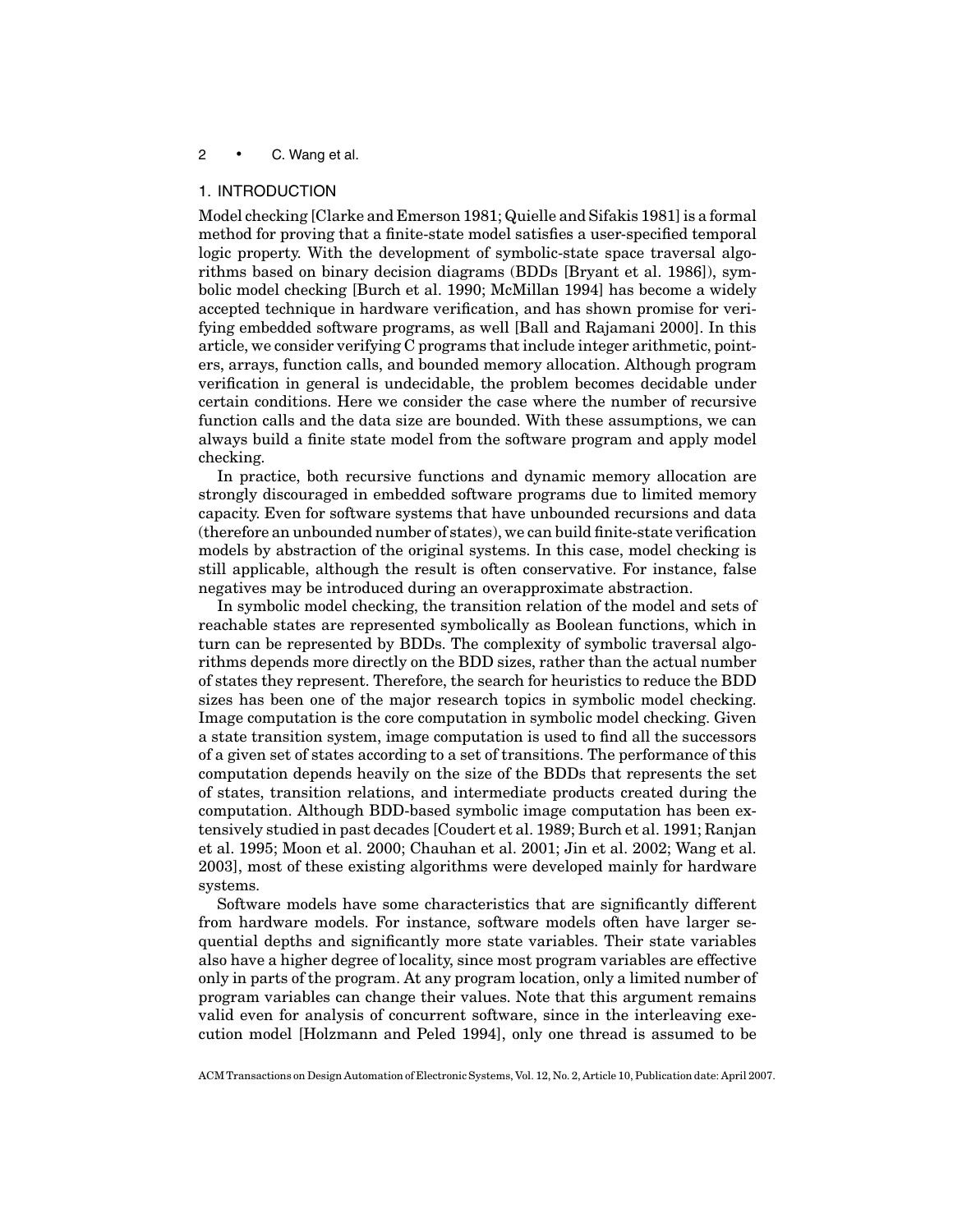active at each point of time. In contrast, state variables (or latches) in hardware are updated simultaneously at every clock cycle and therefore cannot be easily localized. Due to these differences, even the most fine-tuned symbolic image computation algorithms in the area of hardware verification do not work well on software models. To efficiently handle software models, the symbolic model checking engine and image computation algorithm in particular need to be reengineered with these characteristics in mind.

In this article, we propose a new symbolic image computation algorithm that exploits the unique characteristics of software models. It disjunctively decomposes the computation into a set of steps that can be performed in isolation on submodules. Breaking the expensive computation into a set of less expensive ones can significantly reduce the peak memory size during image computation. In addition, we derive the variable live scope information of the software model using a static analysis. Variable live scope information can be used to minimize the transition relation and to improve the performance of symbolic fixpoint computation. Our algorithm for creating the submodules is also geared towards exploitation of variable locality. Using a hypergraph partitioning heuristic, we are able to produce a small set of submodules, and at the same time minimize the number of live variables. We further improve the performance by preventing irrelevant variables from appearing in the transition relations, and by existentially quantifying dead variables from the reachable state subsets.

We have implemented and evaluated our new algorithm using the public domain symbolic model checker VIS [Brayton et al. 1996] as well as our program verification tool F-Soft [Ivančić et al. 2005, 2004]. However, for the purpose of conducting controlled experiments, we have used VIS as the performance comparison platform for evaluating our new algorithm. Our benchmarks are typical embedded C programs from the public domain as well as industry, including Linux device drivers, network application software, and programs embedded in portable devices. We will demonstrate on this set of benchmark programs that our new algorithm outperforms the best known conjunctive image computation algorithms in terms of both CPU time and memory usage. The improvement is both consistent and significant, namely, typically orders of magnitude. Although previous experience with hardware verification shows that BDD-based methods often lose robustness when the number of state variables of the model exceeds 100–200, our work demonstrates that with enough domain-specific optimizations, BDD-based symbolic model checking can *directly handle* software models with thousands of state variables.

The rest of this article is organized as follows. After reviewing the related work, we start by providing a brief background on symbolic model checking in Section 3. In Section 4 we describe our approach on modeling and verifying C programs. We present our disjunctive image computation algorithm in Section 5, followed by the application of relevant and live variables to simplify transition relations and reachable state subsets in Section 6. In Section 7, we present the use of the hypergraph-based partitioning algorithm to decompose the model in order to minimize the number of live variables shared by different submodules. We give our experimental results in Section 8 and then conclude in Section 9.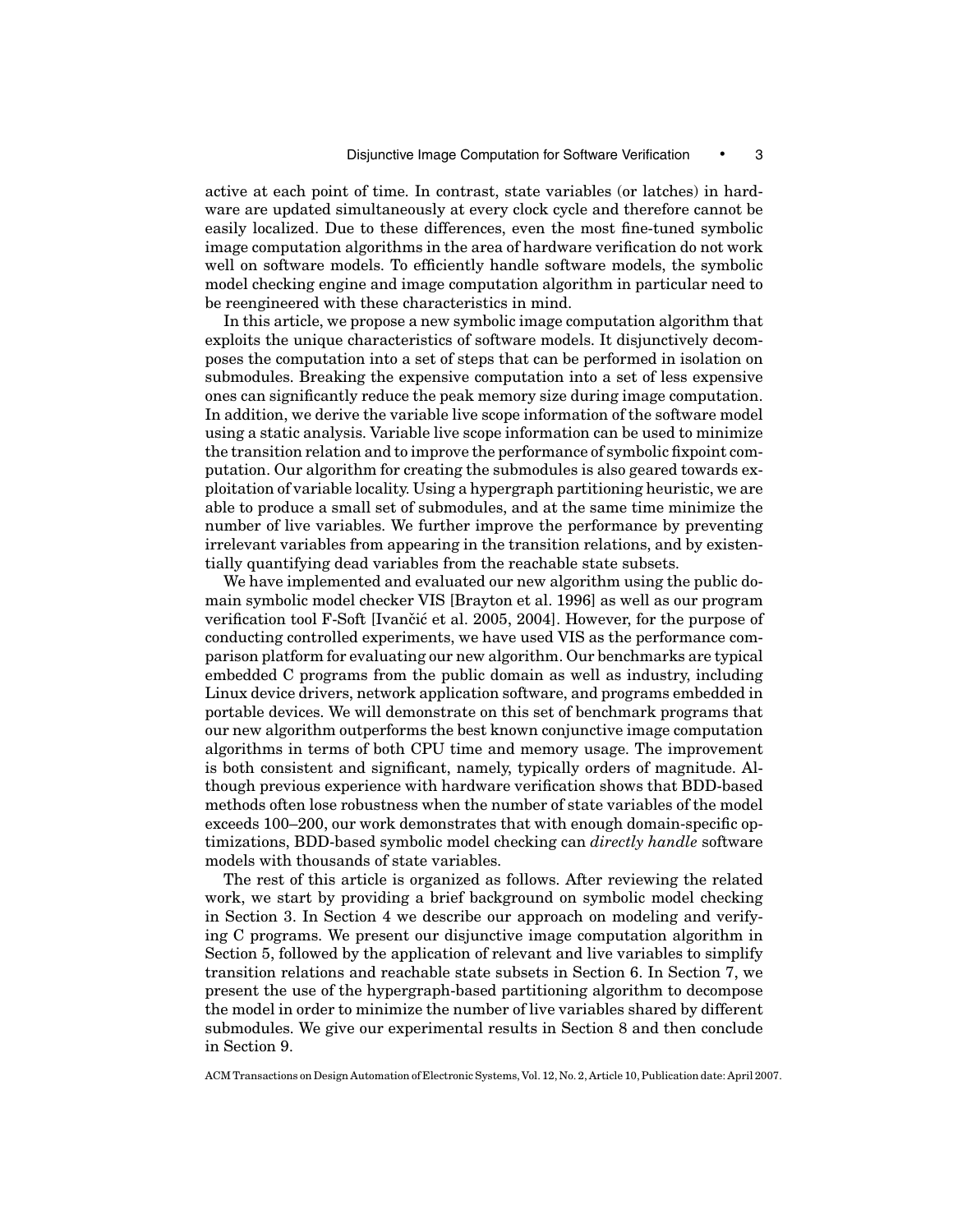# 2. RELATED WORK

Partitioned transition relations for symbolic image computation were proposed in Burch et al. [1991] and Cabodi et al. [1997] in both disjunctive and conjunctive forms. In Narayan et al. [1997], multiple variable orders were used together with partitioned BDDs [Bryant et al. 1986] to reduce the peak memory usage in reachability analysis. However, these works were not targeted for handling software models. In general, image computation based on a disjunctively partitioned transition relation is effective only if a good partition can be efficiently computed. For hardware verification, previous applications of disjunctively partitioned transition relation were not successful, since creating a good disjunctive partition itself is a nontrivial task. Our work demonstrates that disjunctive partitioning is naturally suited for software models due to their sequential nature. Our new method differs from prior work in terms of the criteria we use for decomposition and our software-specific simplifications.

Edwards, Ma, and Damiano [Edwards et al. 2001] applied a commercial model checker to software by synthesizing C programs into circuits. However, only very small programs can be directly verified. Although they pointed out that model checking algorithms must be reengineered, they did not provide any solution. Ball and Rajamani [2000] presented a tool for verifying Boolean programs abstracted from C code. Since predicate abstraction [Graf and Sa¨ıdi 1997; Das et al. 1999; Ball et al. 2001] has been applied, all the variables in their Boolean program are binary-state variables. Their underlying algorithm was a generalization of an interprocedural data flow analysis algorithm [Reps et al. 1996]. Their core idea is to efficiently compute *summaries* that record the input/output behavior of a procedure. Once a summary is computed, it is reused whenever the same input context arises at another call to the same procedure. Our work is different, since it builds upon symbolic model checking and therefore takes full advantage of the decade-long research in BDD-based algorithms and matured implementations (e.g., SMV [McMillan 1994] and VIS [Brayton et al. 1996]).

The algorithm by Barner and Rabinovitz [2003] was also based on symbolic model checking and used disjunctively partitioned transition relations. They start with a conjunctively partitioned transition relation and then disjunctively partition it so that each cluster corresponds to a subset of program variables. However, their partitioning method is significantly different from ours, since it requires a conjunctive transition relation and expensive *and-quantify* operations in order to build disjunctive transition relations. In contrast, we do not need the entire transition relation or quantification operations in order to build disjunctive transition relations. Furthermore, they did not exploit the variable locality, which we use for both transition relation decomposition and subsequent optimizations of symbolic fixpoint computation.

To summarize, the main contributions of our article are a new method for deriving and using disjunctively partitioned transition relations for software model checking, and further optimizations using variable locality information derived from static analysis of the given program.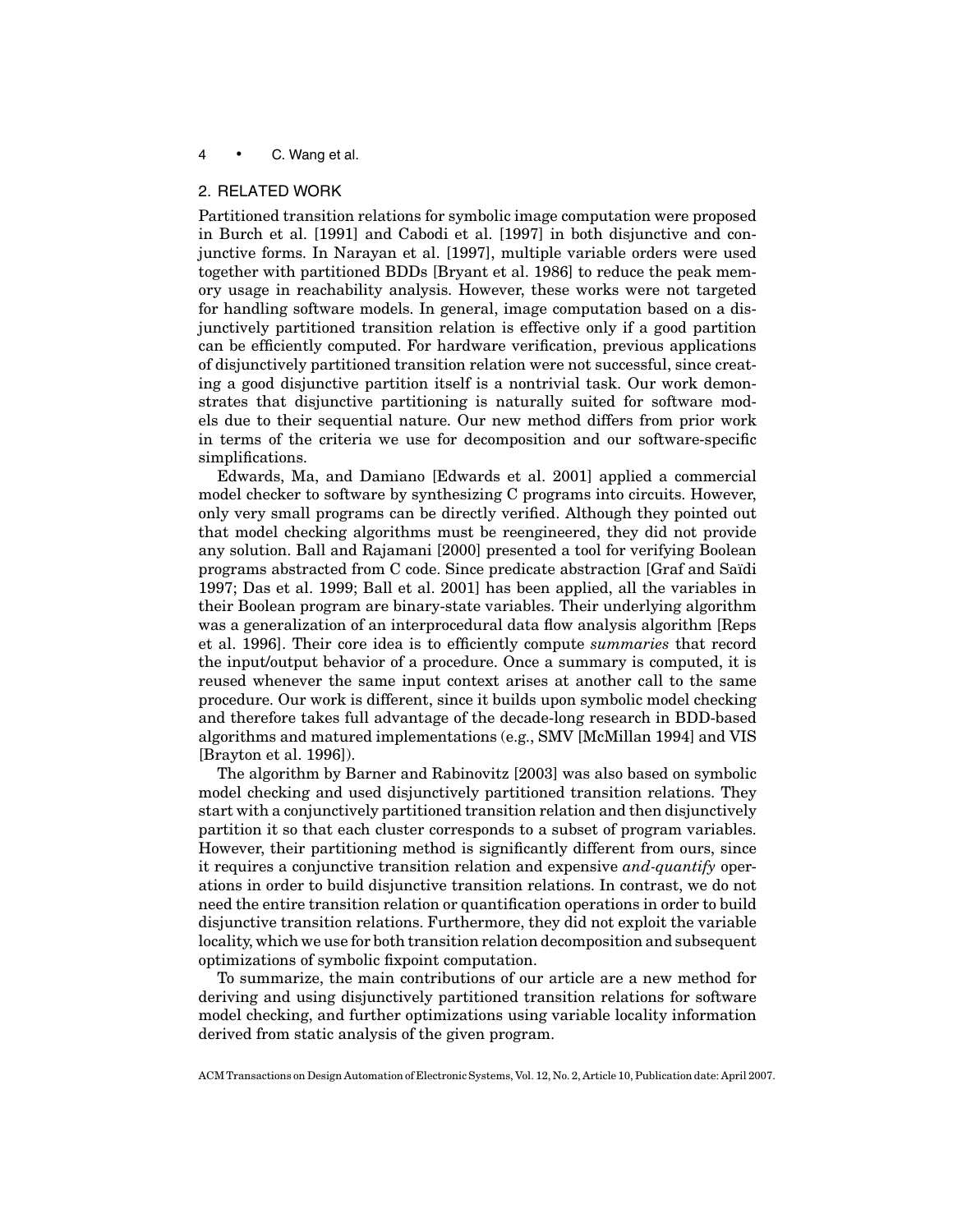# 3. BACKGROUND: MODEL CHECKING

This section provides a brief overview and terminology for model checking [Clarke et al. 2000], which is an algorithmic procedure for checking the correctness of a property in a model. In model checking, the design to be verified is represented as a finite state transition system, and the property is specified as a temporal logic formula. Temporal logics are useful for specifying dynamic behavior over time. In this article, we focus on a class of temporal logic properties called *safety properties*. Informally, a safety property states that something bad should never happen. According to Kupferman and Vardi [2001], a safety property can always be reduced to an invariant in the form of **AG***p* by a compilation process. Here **AG***p* means that on *all* (**A**) paths of a system, the property *p* holds *globally* (**G**) in each state. Such properties can be verified by an exhaustive traversal of the state space to check that *p* holds in every reachable state. When a safety property fails, the model checker can also produce a counterexample trace which shows the reachability of an error state (where *p* is false).

Model checking can be applied directly for verification of finite-state systems, such as sequential circuits and protocol controllers [Clarke et al. 1999]. In addition, by use of suitable abstractions, finite state models can also be extracted from infinite state systems for subsequent verification using model checking. This can be used in, for instance, real-time and hybrid system verification [Alur et al. 1993], parameterized system verification [Browne et al. 1999], and software program verification [Visser et al. 2000; Corbett et al. 2000]. Furthermore, model checking techniques have also been extended to a pushdown system [Boujjani et al. 1997; Ball and Rajamani 2000] which has a finite control but an unbounded stack, and therefore allows a direct modeling of recursion.

Most model checkers can be classified into two categories based on their underlying state space traversal algorithms. Explicit state model checkers such as SPIN [Holzmann 1997] use an explicit representation of states and transitions in the system, and enumerate the reachable states explicitly. They also utilize additional techniques such as state hashing [Wolper and Leroy 1993] and partial order reduction [Holzmann and Peled 1994]. The scalability issue in explicit state enumeration makes these checkers unsuitable for models with extremely large state space, although they have found practical success in verification of controllers.

In contrast, symbolic model checkers such as SMV [McMillan 1994] and VIS [Brayton et al. 1996] avoid an explicit enumeration of the state space by using symbolic representations of sets of states and transitions. They typically use BDDs to provide a canonical symbolic representation of Boolean formulas and efficient graph-based algorithms for symbolic manipulation. For many finite-state systems, especially digital circuits, symbolic representations can effectively capture the regularity in the state space, and therefore can significantly extend the ability of model checker to handle large systems. Several more recent works have applied SAT-based methods to software verification [Clarke et al. 2004; Ivančić et al. 2004; Cook et al. 2005].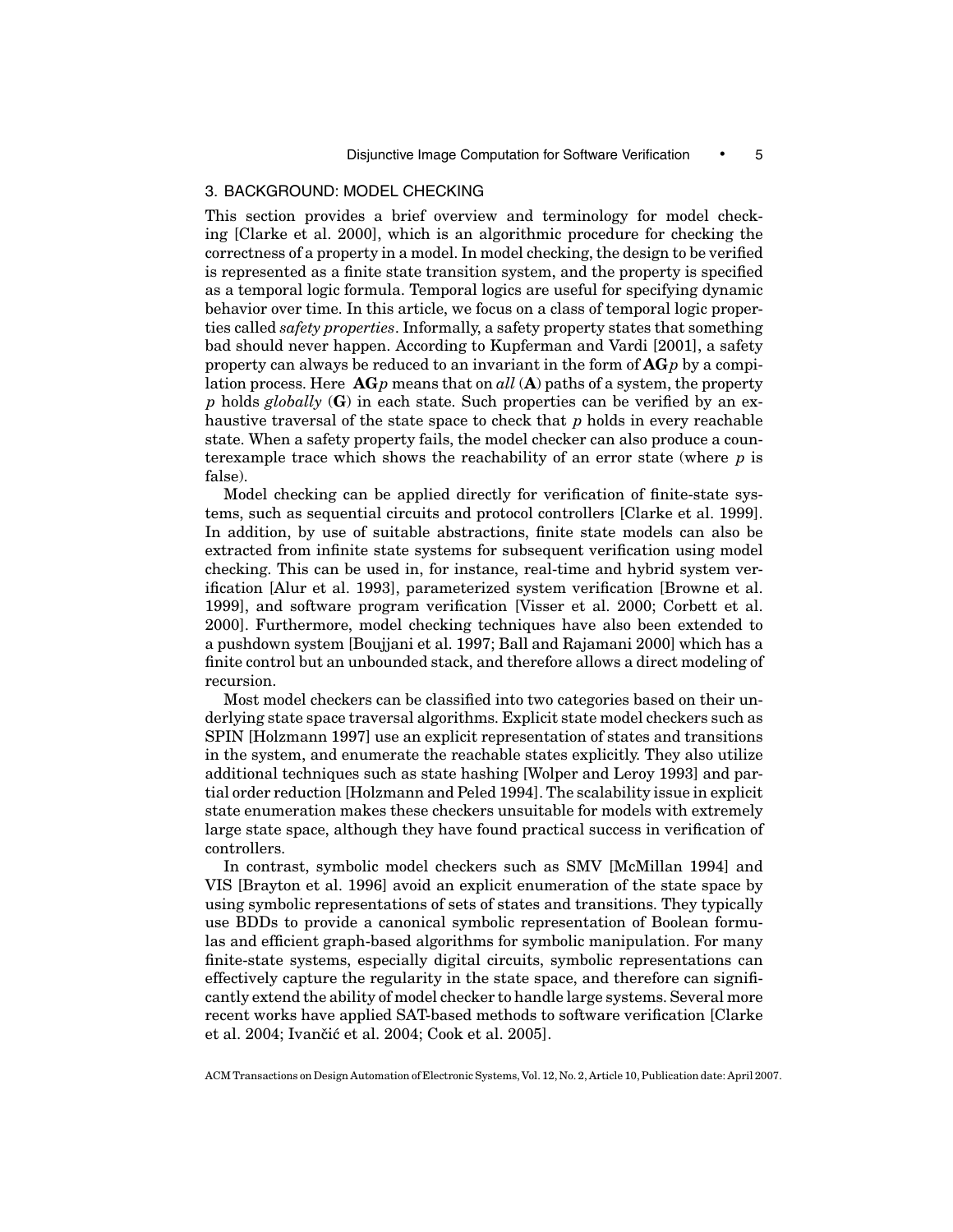# 4. SOFTWARE MODEL CHECKING

We first explain how our verification model is constructed from a sourcecode-level C program, and then review symbolic model checking in this context.

# 4.1 Software Model

We begin with a program in full-fledged C and apply a series of source-tosource transformations into smaller subsets of C, until the program state is represented as a collection of simple scalar variables and each program step is represented as a set of parallel assignments to these variables. To follow are details relevant to the construction of a symbolic model (for a comprehensive description of the transformations, please refer to Ivančić et al. [2004]).

—*Pointer and memory modeling.* One difficulty in modeling C programs lies in modeling indirect memory accesses via pointers such as  $x=*(p+i)$  and  $q[i]=y$ . We replace all indirect accesses with equivalent expressions involving only direct variable accesses, by introducing appropriate conditional expressions as described next.

- —To facilitate the modeling of pointer arithmetic, we build an internal memory representation of the program by assigning to each variable a unique natural number representing its memory address. Adjacent variables in C program memory (e.g., elements of an array) are given consecutive memory addresses.
- —We perform a points-to analysis [Hind and Pioli 2001] to determine, for each indirect memory access, the set of variables that may be accessed (called the *points-to set*). If a pointer can point to a set of variables at a given program location, we rewrite a pointer read as a conditional expression using the numeric memory addresses assigned to the variables.
- —For reads via pointers (pointer-deref), we adopt an approach from hardware synthesis [Séméria and Micheli 1998] and for each pointer variable p, create a new variable STAR p representing the current value of \*p. Each read of \*p is then rewritten as simply a read of  $STAR_p$  (reads of the form  $*(p+i)$  continue to be handled as described earlier). To keep STAR<sub>-P</sub> up-to-date, after each assignment p=q we add an *inferred assignment* STAR p = STAR q. Furthermore, we need to add *aliasing assignments* to the model that keep STAR<sub>-P</sub> up-to-date when the value may have been changed by an assignment through \*q or some other variable in p's points-to set.

—*Unbounded data, recursion and function.* The C language specification does not bound heap or stack size, but our focus is on generating a bounded model only. Therefore, we model the heap as a finite array, adding a simple implementation of malloc() that returns pointers into this array. We also add a bounded depth stack as another global array in order to handle bounded recursion, along with code to save and restore local state for recursive functions only. Our bounded modeling approach works well on control-intensive programs such as device drivers and embedded software in portable devices, although it may not be suitable for programs in some application domains such as scientific computing and memory management.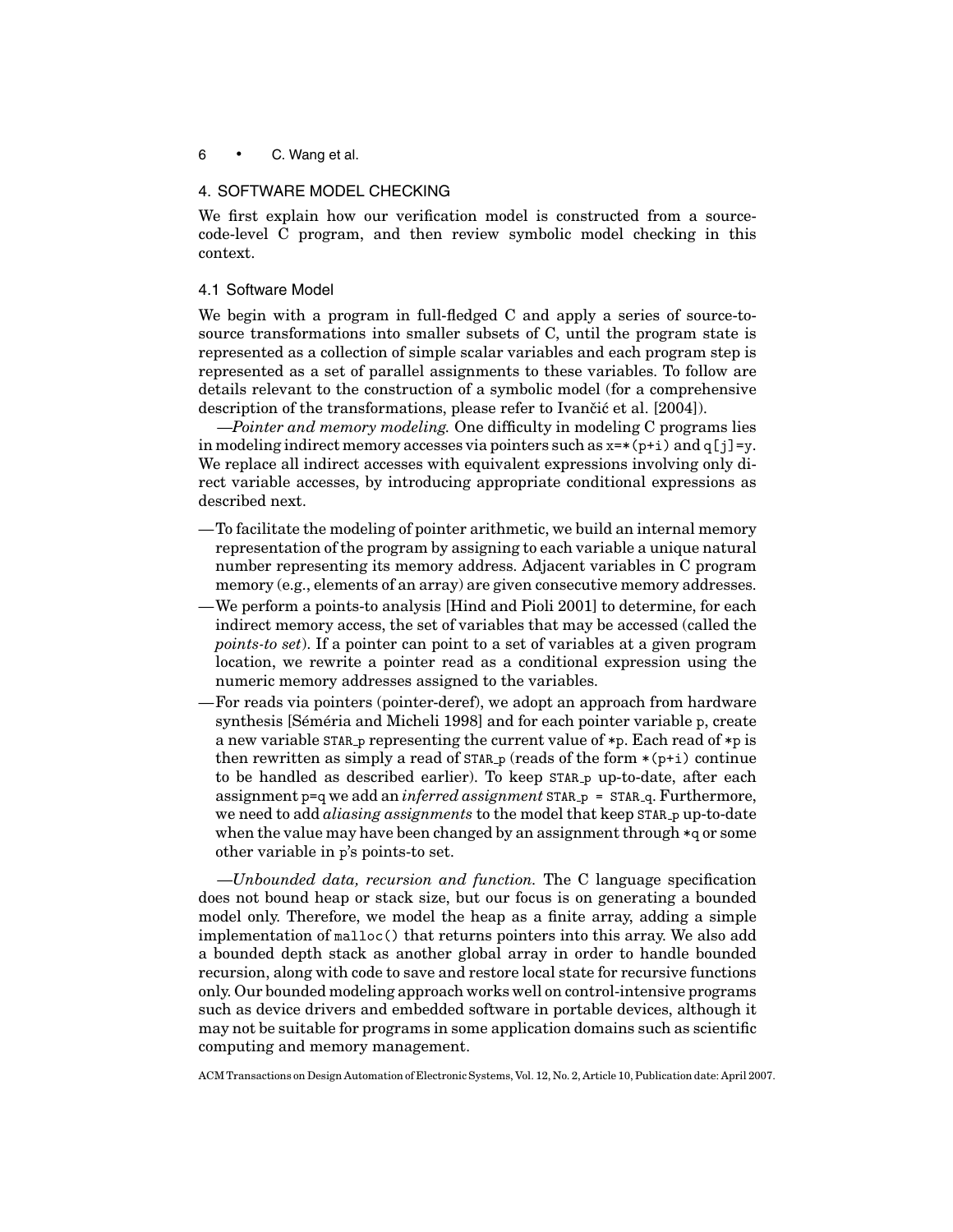

Fig. 1. Sample, code and its graph representation.

As a running example, Figure 1 shows a simplified control flow graph structure obtained from the C program on the left-hand-side. The example pictorially shows how nonrecursive function calls are included in the control flow of the calling function. A preprocessing analysis determines that function foo is not called in any recursive manner. The two return points are recorded by an encoding that passes a unique return location as a special parameter using the variable rtr.

Each rectangle of the right-hand-side graph is a basic block consisting of a set of parallel assignments. The edges are labeled by conditional expressions, for example, the transition from block 1 to block 2 is guarded by  $x < 4$ . In case an edge is not labeled by any condition, the default condition is true. Finally, block 0 is the entry block and block 8 is the one that leaves the analysis scope. Formally, the transformations produce a simplified program that can be represented as a labeled transition graph.

*Definition* 4.1. A labeled transition graph *G* is a 5-tuple  $\langle B, E, X, \delta, \theta \rangle$ wherein

- $-B = \{b_1, \ldots, b_n\}$  is a finite nonempty set of basic blocks.
- $-E \subseteq B \times B$  is a set of edges representing transitions between basic blocks.
- $-X$  is a finite set of variables that consists of actual source-code variables and auxiliary variables added for modeling and property monitoring.
- $-\delta : B \to 2^A$  is a labeling function that labels each basic block with a set of parallel assignments, where  $A$  represents the set of all possible C assignments.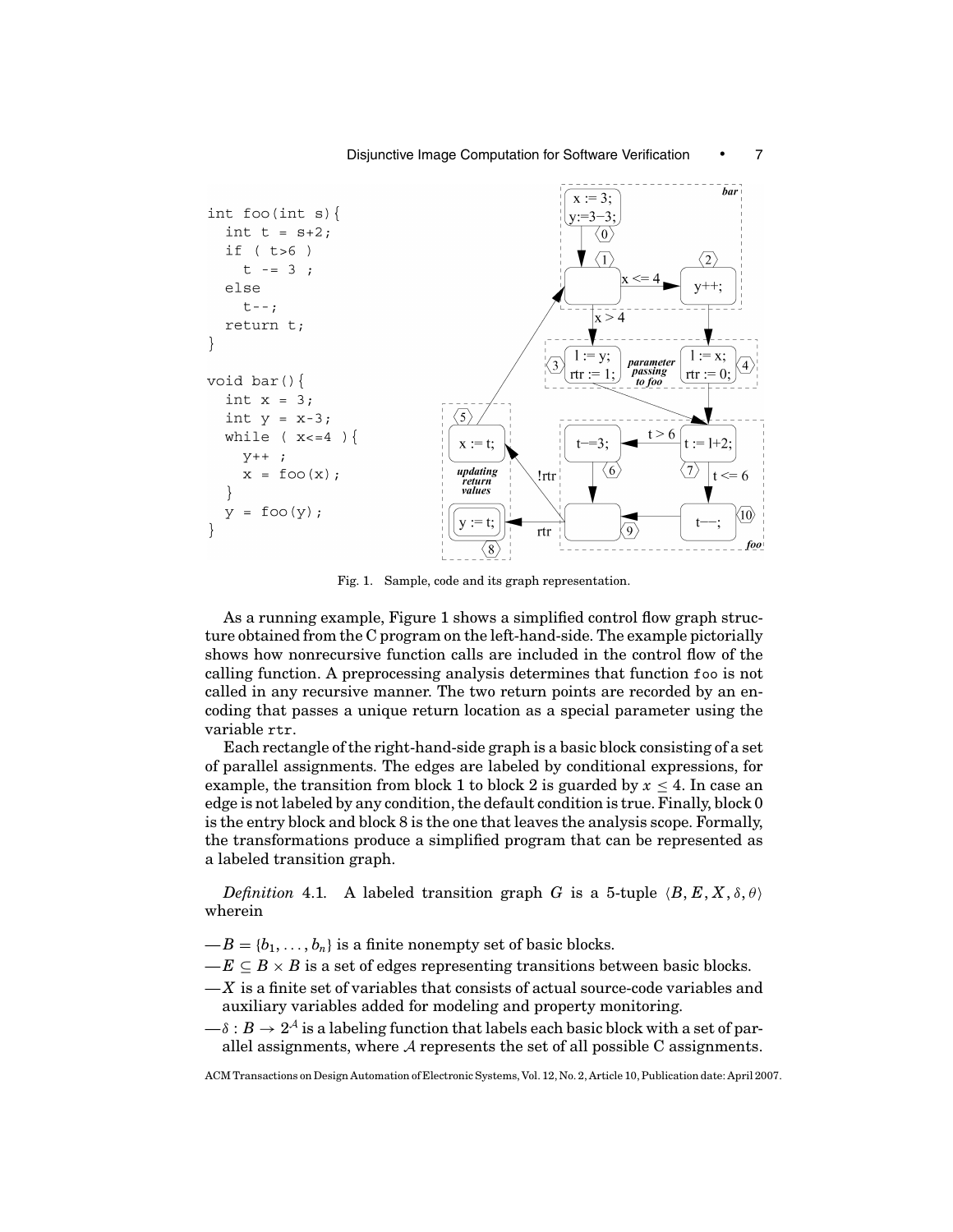

Fig. 2. Control and data logic subgraphs.

 $-\theta$ :  $E \rightarrow C$  is a labeling function that labels each edge with a conditional expression, where  $\mathcal C$  represents the set of all possible C conditional expressions. These conditionals are based on conditions in the C code as part of if-then-else or while expressions.

We denote a valuation of all variables in X by  $\vec{x}$ , and the set of all valuations by X. The state space of the entire program is  $Q = B \times X$ . We define a state to be a tuple  $q = (b, \vec{x}) \in Q$ . The initial states of the program are in the initial basic block  $b_s \in B$ , with an arbitrary data valuation denoted by  $Q_0 = \{(b_s, \vec{x}) | \vec{x} \in A \}$  $\mathcal{X} \subseteq Q$ . The set of parallel assignments in each  $b_i \in B$ , denoted by  $\delta(b_i)$ , can be written as  $x_1, \ldots, x_n \leftarrow e_1, \ldots, e_n$ , where  $\{x_1, \ldots, x_n\} \subseteq X$  and  $e_1, \ldots, e_n$  are valid C expressions.

For checking reachability properties, we define a subset  $B_{Err} \subseteq B$  of blocks to be unsafe; model checking is then used to prove or disprove that these basic blocks can be reached. Let  $q_1 \rightarrow q_2$  denote a valid transition between the two states  $q_1, q_2 \in Q$ . We define a path in the state space Q to be a sequence of states  $(b_0, \vec{x_0}), \ldots, (\vec{b}_k, \vec{x_k})$  such that  $(\vec{b}_0, \vec{x_0}) \in Q_0$  and for all  $0 \le i \le k - 1$ ,  $(\vec{b}_i, \vec{x}_i) \rightarrow (\vec{b}_{i+1}, \vec{x_{i+1}})$ . A counterexample is a path that ends in an unsafe basic block  $\bar{b}_k \in B_{Err}$ .

In order to represent the transition relation of C programs symbolically, we consider two subgraphs of *G*. The *control logic subgraph*  $G_C = \langle B, E, X, \theta \rangle$ discards the labeling function  $\delta$ , since it is used to define the transition relation in terms of basic block changes in a control flow graph. On the other hand, the *data logic subgraph*  $G_D = \langle B, X, \delta \rangle$  concentrates on how variables are updated in individual basic blocks, and is used to define the transition relation for variables in *X* . Figure 2 shows the control and data logic subgraphs of the example in Figure 1.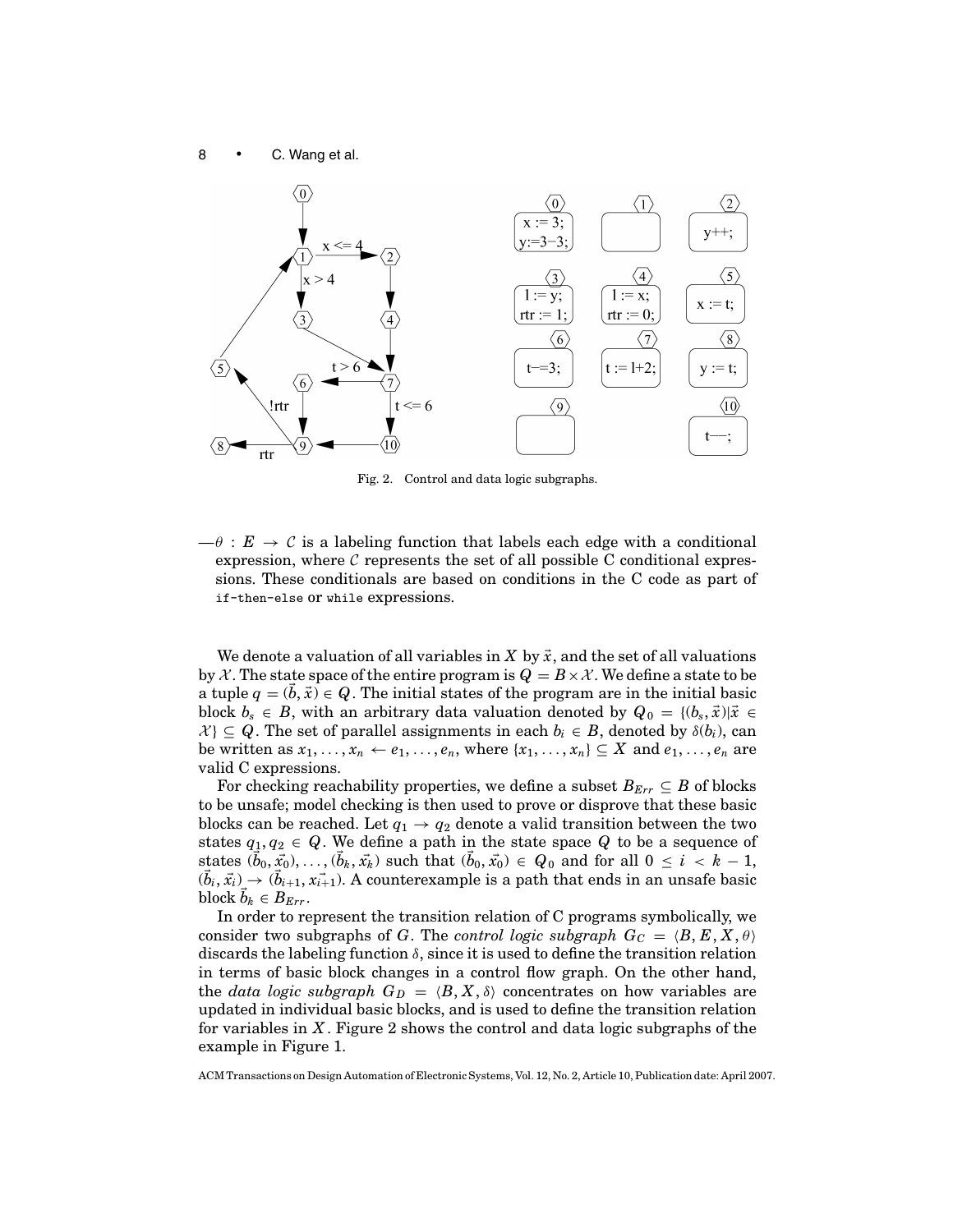#### Disjunctive Image Computation for Software Verification • 9

Table I. A Partial State Transition Table

| $p_4$    | p3       | $p_2$    | n, | guard |          | $q_3$    | a۰ |   |
|----------|----------|----------|----|-------|----------|----------|----|---|
|          |          |          |    | true  |          |          |    |   |
|          |          |          |    | x < 4 |          |          |    |   |
|          |          | U        |    | x > 4 |          |          |    |   |
| $\cdots$ | $\cdots$ | $\cdots$ | .  | .     | $\cdots$ | $\cdots$ | .  | . |

#### 4.2 Next-State Function

To build the next-state functions, we encode each simple variable by a set of binary-state variables. The number of bits needed to encode a certain program variable depends on the variable range. Note that for many program variables, although they are declared as integers, the actual ranges used in the program are usually very small. Typical variables falling into this category include function pointer ids, process ids, offsets in pointer arithmetic, array indices, etc. Variables created during the removal of pointers and flattening of structure variables also have very limited ranges. In Zaks et al. [2006], we formulate each range analysis problem [Rugina and Rinard 2000] as a system of inequality constraints between symbolic bound polynomials, then reduce the constraint system to a linear program (LP) that can be analyzed by available LP solvers. The solution to the LP problem provides symbolic lower and upper bounds for the values of all integer variables.

Arithmetic expressions over program variables are modeled by instantiating predefined Boolean logic components (e.g., adders and multipliers).

We assign a program location for each basic block. This approach is very effective in reducing the sequential depth during symbolic search. A set of binary variables, called program counter (PC) variables, are created to encode the program locations. The set of all program variables and PC variables, together with their next-state functions, define the finite-state verification model.

We represent the control flow graph as a state transition table. Table I shows a partial table for the example given in Figure 1, where  $P = \{p_1, p_2, p_3, p_4\}$ represents the current value of the program counter (PC) variable, while  $Q = \{q_1, q_2, q_3, q_4\}$  represents the next-state value. The column "guard" consists of conditions under which transitions among basic blocks are made. Based on this table, the next-state functions of PC variables, denoted by  $\delta_{q_i}$ , can be constructed. Next  $\delta_{q_2}$  and  $\delta_{q_1}$  are given as follows.

$$
\delta_{q_2} = (P \equiv 1 \land x \le 4) \lor (P \equiv 1 \land x > 4) \lor \dots,
$$
  

$$
\delta_{q_1} = (P \equiv 0) \lor (P \equiv 1 \land x > 4) \lor \dots,
$$

where  $(P \equiv 1)$  means that P evaluates to 1, whose equivalent Boolean formula is  $\neg p_3 \land \neg p_2 \land \neg p_2 \land p_1$ .

Formally, for each row *j* in a given state transition table, let  $k_j$  be the condi- $\mathbf{v}_{i,j}$  be the valuation for  $p_i$ , and  $v'_{i,j}$  be the valuation for  $q_i$ . The next-state function for PC variable  $q_i$  is given as follows.

$$
\delta_{q_i} = \bigvee_{j:v'_{i,j}=1} \left( k_j \wedge \bigwedge_{v_{i,j}=1} p_i \wedge \bigwedge_{v_{i,j}=0} \neg p_i \right)
$$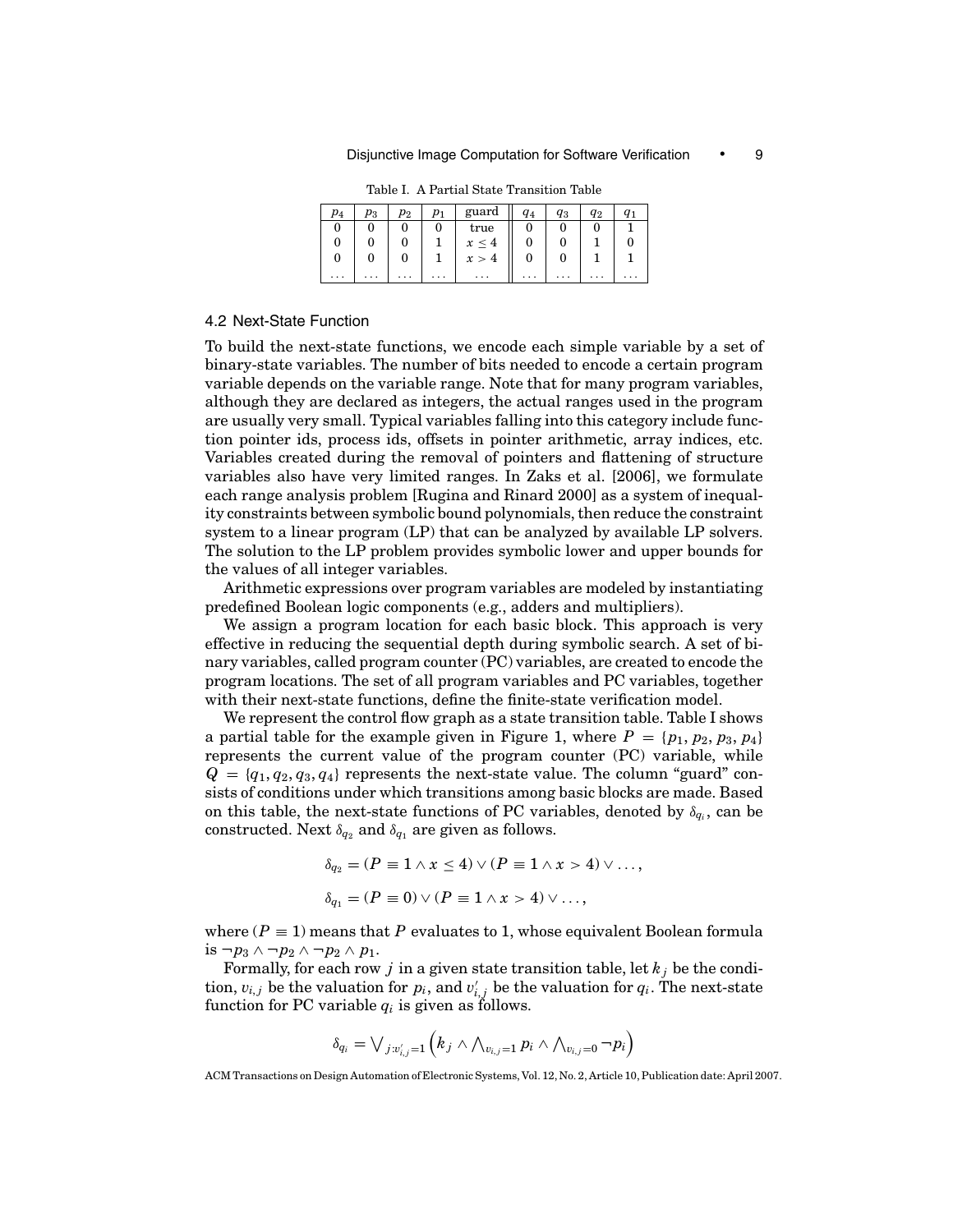

Fig. 3. Next-state logic of a binary state variable.

The next-state functions of program variables are constructed in a similar way. For example, the variable *t* in Figure 1 is assigned inside blocks 6, 7, and 10 by  $t-3$ ,  $l+2$ , and  $t-1$ , respectively. The next-state of *t*, denoted by  $\delta_{t'}$  where *t'* is the corresponding next-state variable, is given as follows.

$$
(P \equiv 6 ? t - 3 : (P \equiv 7 ? l + 2 : (P \equiv 10 ? t - 1 : t)))
$$

In other words, the value of *t* should remain unchanged in blocks where it is not explicitly assigned. Note that the integer arithmetic operations will be translated into Boolean operations by instantiating predefined logic blocks, such as adders and multipliers.

If we use  $X = \{x_1, x_2, \ldots, x_N\}$  to denote the entire set of program variables whose next-state variables are  $\{y_1, y_2, \ldots, y_N\}$ —the construction of next-state function for  $x_i$  is illustrated by Figure 3. Here  $\delta_{y_i}$  denotes the next-state function of  $x_i$ ; MUX is a multiplexer; when the control signal ( $P \equiv j$ ), the output is equal to  $e_{i,j}(X)$ .

To formalize this, let the model be represented in terms of: (1) a set of presentstate program variables  $X = \{x_1, \ldots, x_N\}$  and PC variables  $P = \{p_1, \ldots, p_M\}$ , and (2) a set of next-state program variables  $Y = \{y_1, \ldots, y_N\}$  and PC variables  $Q = \{q_1, \ldots, q_M\}$ . Let  $\delta_{y_i}$  and  $\delta_{q_i}$  denote the next-state functions of  $y_i$  and  $q_i$ , respectively. We have

$$
\delta_{y_i}(X,P) = \bigvee_j (P \equiv j) \wedge e_{i,j}(X),
$$

where  $j \in \{0, 1, ..., K - 1\}$  is a PC location and  $e_{i,j}(X)$  is the right-hand side of an assignment to  $y_i$  at location *j*. Note that  $e_{i,j} = x_i$  if there is no assignment to  $y_i$  at location  $j$ .

$$
e_{i,j}(X) = \begin{cases} expr(X), & \text{if } x_i = expr(X) \text{ is in block } j \\ x_i, & \text{otherwise} \end{cases}
$$

4.3 Symbolic Reachability Computation

In symbolic model checking, the state transition graph of the model is represented symbolically by  $\langle T, I \rangle$ , where  $T(X, P, Y, Q)$  is the characteristic function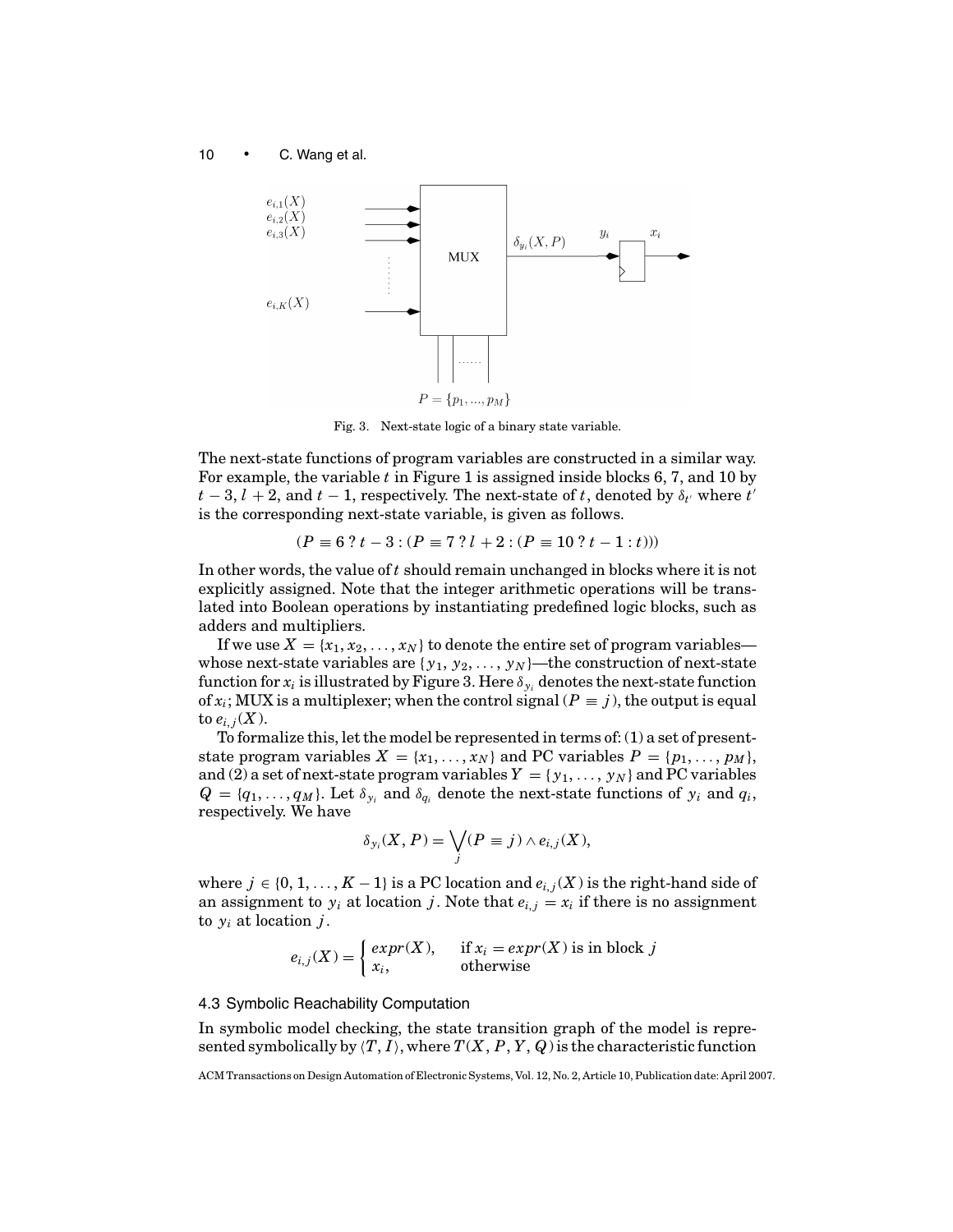of the transition relation, and  $I(X, P)$  is the initial state predicate. Let  $\tilde{X}, \tilde{P}$ ,  $\tilde{Y}$  , and  $\tilde{Q}$  be the valuations of  $X$  ,  $P$  ,  $Y$  , and  $Q$  , respectively. If the valuation of present-state variables makes  $I(\tilde{X}, \tilde{P})$  true, the corresponding state  $(\tilde{X}, \tilde{P})$  is an initial state. Similarly,  $T(\tilde{X}, \tilde{P}, \tilde{Y}, \tilde{Q})$  is *true* if and only if there is a transition from State  $(\tilde{X}, \tilde{P})$  to State  $(\tilde{Y}, \tilde{Q})$ . Note that both the transition relation and sets of states are represented by Boolean functions, which are in turn represented by BDDs.

 $T(X, P, Y, Q)$  is the conjunction of all the transition bit-relations

$$
T=\bigwedge_{1\leq i\leq N}T_{y_i}(X,P,y_i)\wedge\bigwedge_{1\leq l\leq M}T_{q_l}(X,P,q_l),
$$

where  $T_{y_i}$  is the bit-relation for a program variable, and  $T_{q_i}$  is the bit-relation for a PC variable. Bit-relations are defined as follows.

$$
T_{y_i}(X, P, y_i) = y_i \leftrightarrow \delta_{y_i}(X, P)
$$
  

$$
T_{q_i}(X, P, q_i) = q_i \leftrightarrow \delta_{q_i}(X, P)
$$

The image of a set of states *D*, consisting of all the successors of *D* in the graph  $\langle T, I \rangle$ , is denoted by  $EY_T D$ . The image of *D* is computed as follows.

 $EY_TD = \exists X, P \cdot T(X, P, Q, Y) \wedge D(X, P)$ 

After image computation, we also need to simultaneously substitute all nextstate variables  ${Y, Q}$  with corresponding present-state variables  ${X, P}$ . Since *T* is the conjunction of many bit-relations, image computation consists of a series of *conjoin-quantify* operations. Different orders of these operations may lead to quite different peak BDD sizes for the intermediate products. Ordering these operations in order to keep the peak memory usage low, also called the quantification scheduling problem, has been the focus of several research projects. A large number of heuristics, as well as matured implementations are publicly available [Ranjan et al. 1995; Moon et al. 2000; Jin et al. 2002].

Our discussion in this article will be focused on checking reachability properties, but the same framework supports full symbolic model checking. In particular, reachability properties can be checked by a least fixpoint computation that starts from the initial states and repeatedly adds the postcondition (or image) of already-reached states. Reachability analysis is then formulated into a fixpoint computation

$$
R=\mu Z \ . \ I(X,P)\cup EY_TZ,
$$

where  $\mu Z$  represents the *least fixpoint*. In other words, we repeatedly add the successors of already-reached state until the set of reachable states stops growing.

# 5. DISJUNCTIVE IMAGE COMPUTATION

The best known symbolic algorithms [Ranjan et al. 1995; Moon et al. 2000] do not work well when applied directly to the software models. Figure 4 shows the data of reachability analysis on a C program from a Linux implementation of point-to-point protocol (PPP), whose verification model has 1,435 binarystate variables. We have encoded the model in BLIF-MV format and then ran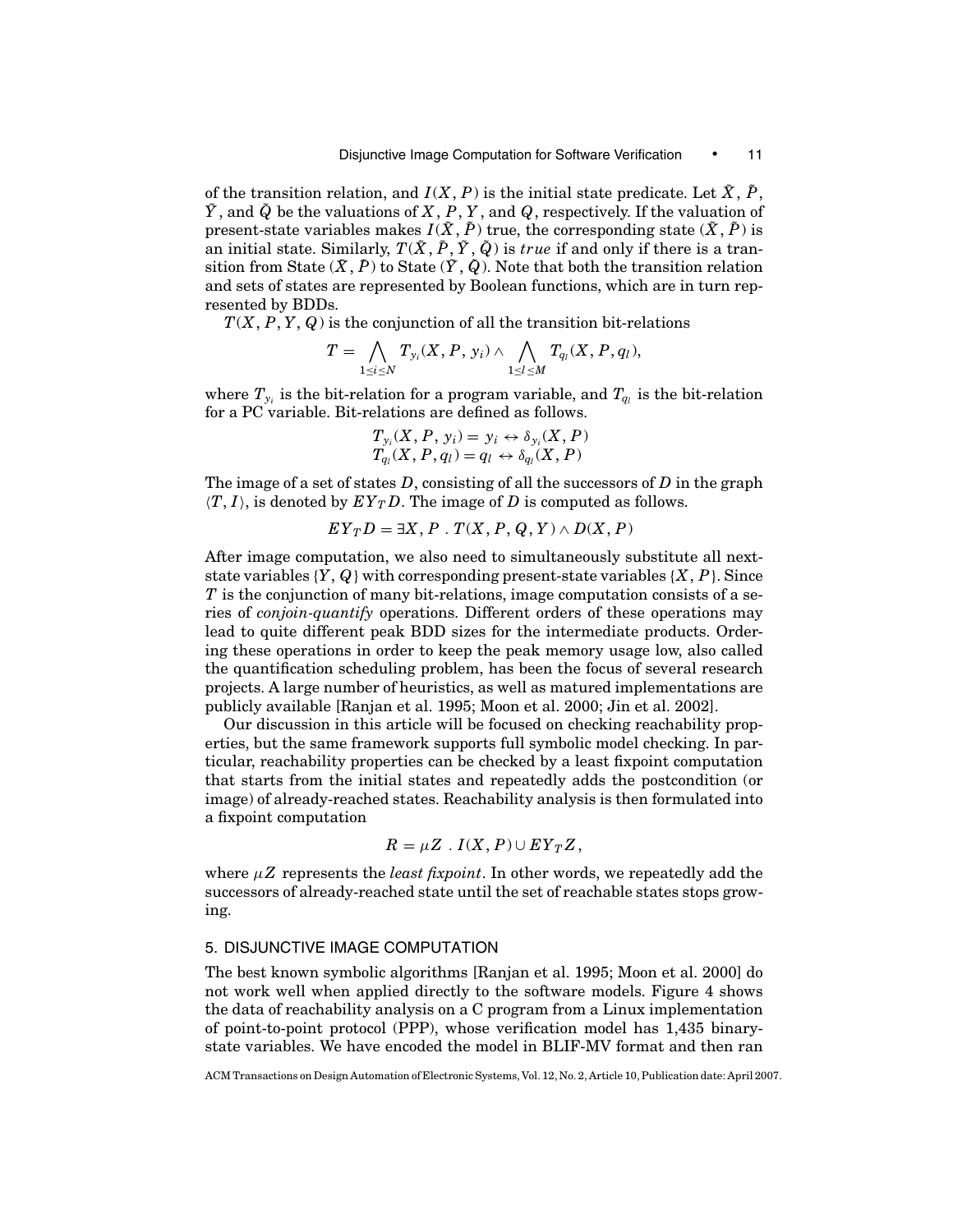

reachability analysis with VIS [Brayton et al. 1996]. We have applied the best classic symbolic image computation algorithm [Moon et al. 2000] and with dynamic variable reordering. The three curves represent at each BFS (breadthfirst search) step the peak number of live BDD nodes, the BDD size for reachable states, and the maximum BDD size for intermediate products. Among them, the first curve represents total memory usage.

Figure 4 is typical for applying conventional symbolic model checking techniques to software models. All three curves grow exponentially with the BFS step, indicating that as the reachability analysis goes on, the BDDs grow rapidly in size. Due to the large number of program variables in software models, such an exponential growth can quickly deplete the memory. CPU time also grows in a similar fashion, since the complexity of BDD operations depends on the size of the BDDs. To mitigate the memory blowup, the size of BDDs representing the transition relation and reachable states must be reduced.

It is known that disjunctive partitioned representation of the transition relation can reduce the BDD size. Applying disjunctive partition-based image computation to hardware models has not been very successful, for computing the disjunctive partition itself is a nontrivial task. For sequential programs, however, a natural decomposition of next-state functions does exist. In particular, the transition function  $\delta_{y_i}$  as shown in Figure 3 is the union of a set of expressions, only one term of which is active at any program location. This can be used to decompose the transition relation *T* into the union of disjunctive components.

## 5.1 Decomposition of Transition Relation

The transition relation *T* of a software model can be decomposed naturally into a union of disjunctive components, one for each program location. Since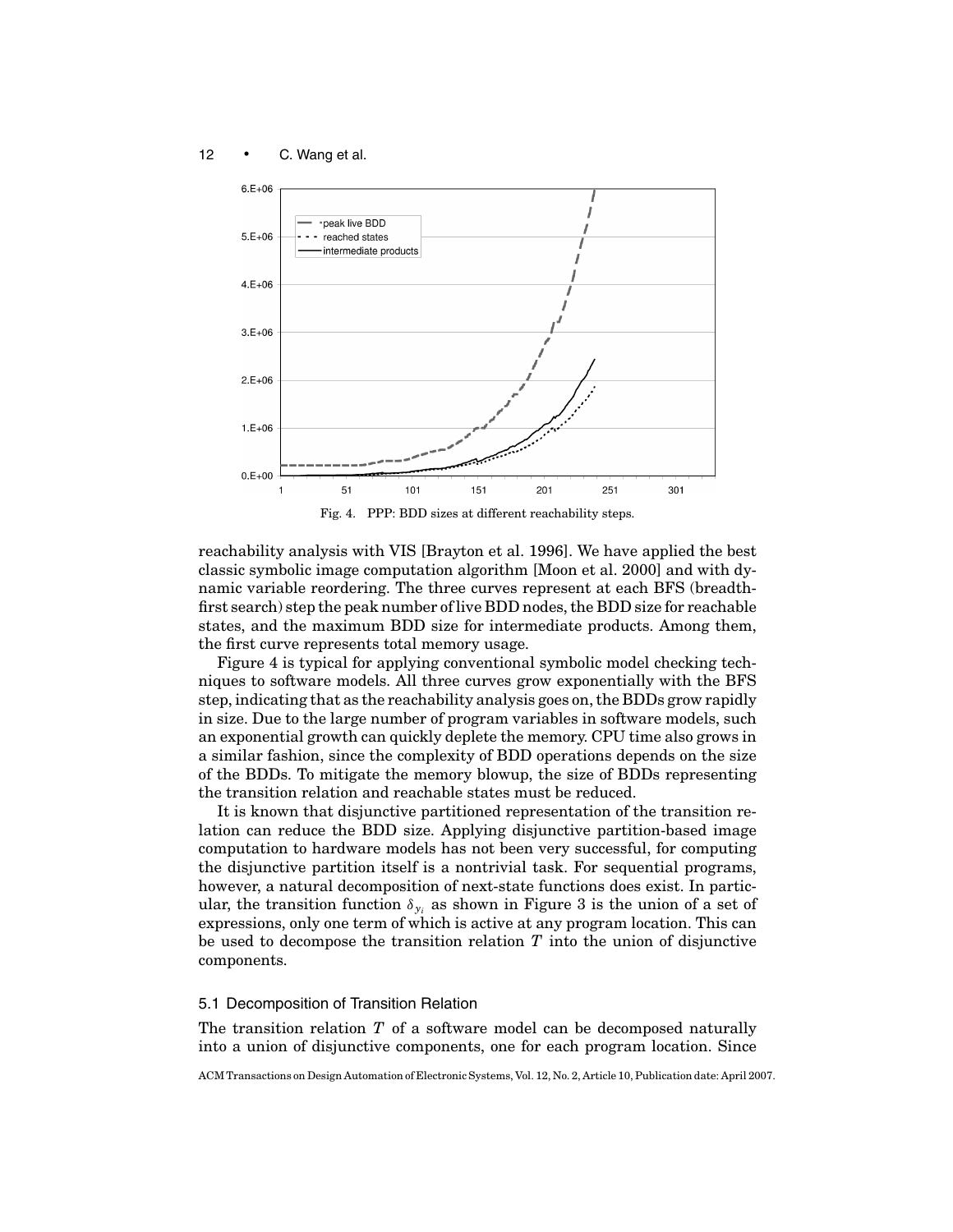existential quantification ∃ distributes over disjunction ∨, we can compute individual images with smaller transition relation components. This can significantly reduce the peak memory usage at each reachability step.

Let  $(j/P)$  represent the substitution of *P* with the integer value *j*; similarly, let  $f(X/Y)$  represent the substitution of Y variables with X variables inside Function *f* . By definition, we have

$$
\delta_{y_i}(X, j/P) = e_{i,j}(X),
$$

where  $e_{i,j}(X)$  is actually the cofactor of  $\delta_{y_i}(X, P)$  with respect to  $(P \equiv j)$ . The cofactors of transition bit-relations with respect to ( $P \equiv j$ ) are given as follows.

$$
(T_{y_i})_{(P \equiv j)} = (y_i \leftrightarrow \delta_{y_i})_{(P \equiv j)}
$$
  
=  $(y_i \land \delta_{y_i} \lor \neg y_i \land \neg \delta_{y_i})_{(P \equiv j)}$   
=  $y_i \land (\delta_{y_i})_{(P \equiv j)} \lor \neg y_i \land \neg (\delta_{y_i})_{(P \equiv j)}$   
=  $y_i \land e_{i,j} \lor \neg y_i \land \neg e_{i,j}$   
=  $y_i \leftrightarrow e_{i,j}$ 

and

$$
(T_{q_l})_{(P \equiv j)} = (q_l \leftrightarrow \delta_{q_l})_{(P \equiv j)}
$$
  
=  $(q_l \land \delta_{q_l} \lor \neg q_l \land \neg \delta_{q_l})_{(P \equiv j)}$   
=  $q_l \land (\delta_{q_l})_{(P \equiv j)} \lor \neg q_l \land \neg (\delta_{q_l})_{(P \equiv j)}$   
=  $q_l \leftrightarrow (\delta_{q_l})_{(P \equiv j)}$ 

 $\textrm{By definition, } T = \bigvee_j (P \equiv j) \wedge (T)_{(P \equiv j)}, \textrm{where}$ 

$$
(T)_{(P \equiv j)} = (T_{y_i})_{(P \equiv j)} \wedge (T_{q_l})_{(P \equiv j)} = \bigwedge_{1 \leq i \leq N} (y_i \leftrightarrow e_{i,j}) \wedge \bigwedge_{1 \leq l \leq M} (q_l \leftrightarrow (\delta_{q_l})_{(P \equiv j)}) .
$$
 (1)

Since existential quantification distributes over ∨, we have

$$
\exists X, P \cdot D(X, P) \wedge T = \exists X, P \cdot D(X, P) \wedge \bigvee_j (P \equiv j) \wedge (T)_{(P \equiv j)}
$$
  
=  $\bigvee_j \exists X, P \cdot D(X, P) \wedge (P \equiv j) \wedge (T)_{(P \equiv j)}$   
=  $\bigvee_j \exists X \cdot D(X, j/P) \wedge (T)_{(P \equiv j)}$ .

Therefore, we can use following formula to compute the successors of *D*.

$$
EY_T D(X, P) = \bigvee_j EY_{T_{(P=j)}} D(X) = \bigvee_j \exists X \, . \, D(X, j/P) \wedge (T)_{(P=j)} \qquad (2)
$$

There can be one disjunctive component for every PC location *j*. However, for efficiency purposes, we often merge multiple locations and then build a disjunctive component for each cluster. At the same time, the merit of disjunctive decomposition must be preserved as much as possible. In Section 7 we will give a heuristic algorithm for the merging, which simultaneously minimizes the number of live variables in each cluster.

Note that the decomposition into  $(T)_{(P \equiv j)}$  is based on the PC locations, not on individual program variables, as in Barner and Rabinovitz [2003]. The method in Barner and Rabinovitz [2003] builds one transition relation disjunct for each variable, which often defeats the purpose of exploiting variable locality. When each disjunct contains multiple assignment statements scattered at different program locations, the number of live variables with respect to the disjunct will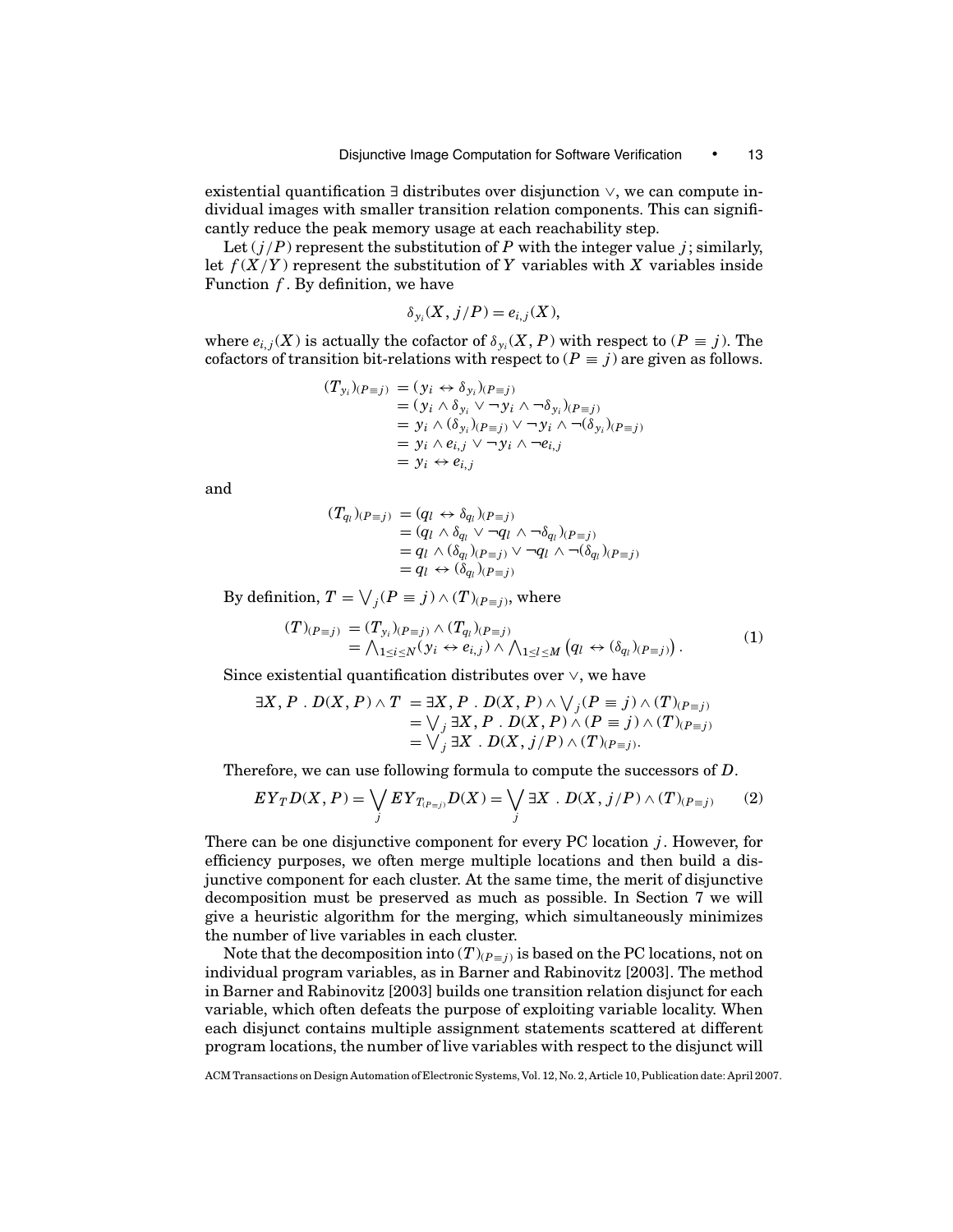```
ReachabilityComputation()
ſ
      foreach disjunctive submodule inew = img(T_i, R_i);for<br>each disjunctive submodule \ensuremath{\textit{j}}R_j = R_j \vee (new \wedge P == j);\}
```

```
Fig. 5. Disjunctive reachability computation.
```
increase. Another significant difference is that we create  $(T)_{(P \equiv j)}$  directly from the software program, while they rely on the existing conjunctive transition relation and expensive existential quantification operations. In practice, building the conjunctive transition relation itself may be computationally expensive, or even infeasible. We will show later that without variable locality, the BDD representation of reachable states will be significantly larger, and the sequential depth of the finite state model may be longer.

#### 5.2 Decomposition of Reachable States

Reachable states can also be represented disjunctively as the union of many reachable state subsets, one for each submodule

$$
R(X, P) = \bigvee_j (P \equiv j) \wedge R(X, j/P).
$$

Under the partitioned representation of reachable states, image computation results need to be redistributed at every reachability step. Conceptually, this redistribution step is shown by the pseudocode in Figure 5. In the figure, *Ri* represents the reachable state subset associated with block  $i$ , while  $T_i$  represents its transition relation. Function call img computes the standard image computation procedure using conjunctively partitioned transition relation. In some sense, our new image computation algorithm is implemented on top of the standard image algorithm. Given *K* disjunctive submodules and *K* reachable subsets, the number of standard image computations at each reachability step is, at most, *K* . In addition, the result must be redistributed among all submodules. Note that the pseudocode in Figure 5 is for illustration purposes, and a simple optimization based on control flow structure can make the complexity of redistribution become  $O(E)$ , where  $E$  is the number of edges in the control flow graph.

In practice, we do not perform reachability computation at basic block level. Instead, multiple basic blocks are merged to form clusters, which will be discussed in Section 7. When basic blocks are merged, the reachable state subsets should also be merged. Nevertheless, the resulting cluster remains a disjunctive partition. Compared to a monolithic BDD, this partitioned representation may reduce the overall BDD size significantly.

The procedure in Figure 5 computes reachable states frame-by-frame (FBF). Alternatively, we can compute reachable states machine-by-machine (MBM); that is, the analysis is performed on one individual cluster until it converges, after which the result is propagated to other clusters. MBM minimizes the traffic (data transfer) among different clusters and is therefore appealing when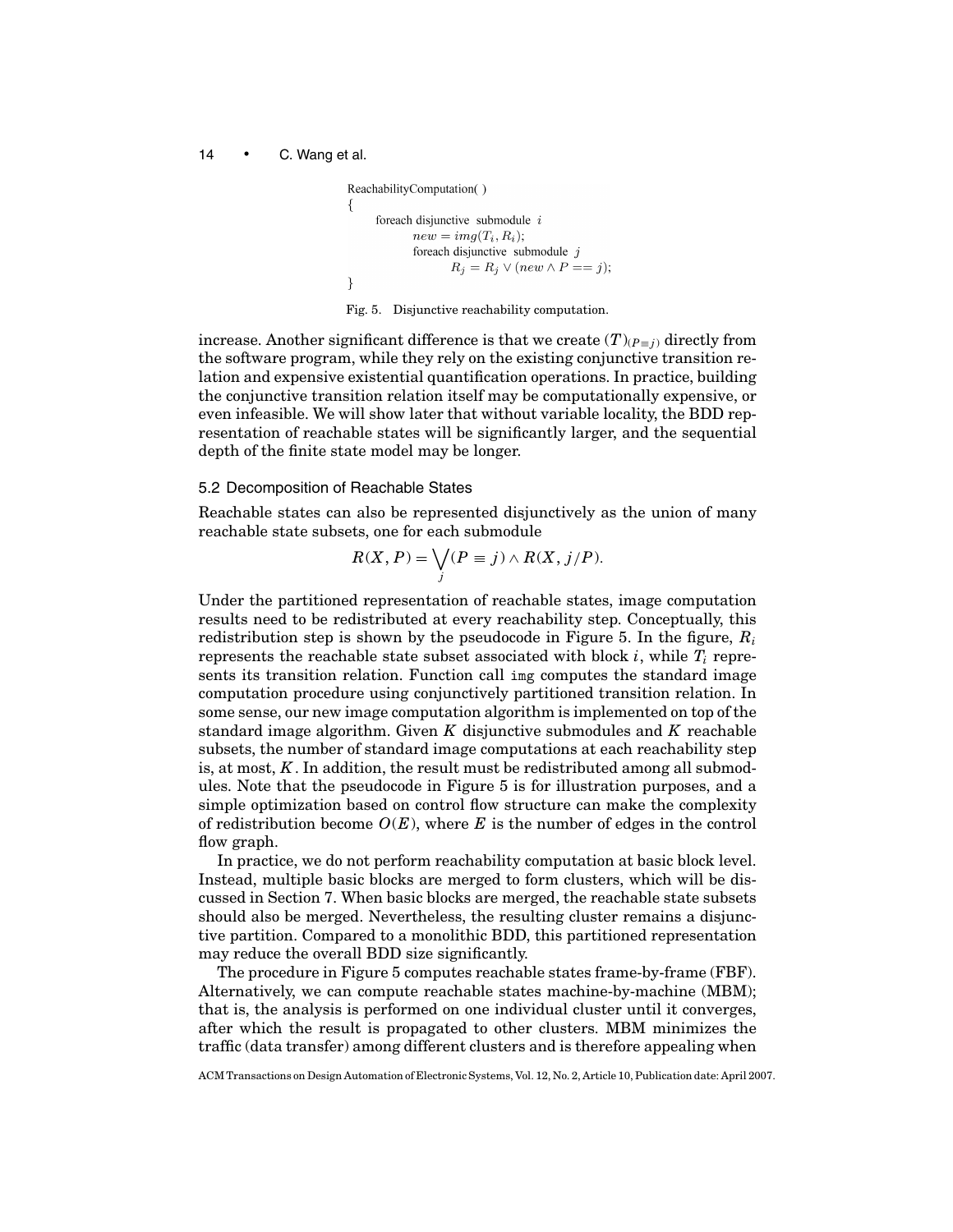a distributed implementation is used. This is analogous to the approximate FSM traversal algorithm of Cho et al. [1996], with the difference that we build the transition relations without approximation and our reachable states are always exact.

There are two different approaches in implementing our disjunctive image computation algorithm. In the first approach, all transition relations and reachable subsets follow the same BDD variable order. In this case, a single BDD manager is allocated to hold all the BDDs. Alternatively, different BDD variable orders can be used for different submodules to build their individual transition relations and reachable state subsets. In the latter case, a separate BDD manager is allocated for every disjunctive submodule.

With multiple BDD managers, BDD size can be kept much smaller by having different variable orders for different BDDs. This makes it possible for image computation to consume much less memory, and potentially speed-up the computation. However, BDDs need to be transferred among different managers while propagating new reachable states. This may introduce problems, since a variable order that is good for one BDD may be extremely bad for another. Therefore, dynamic variable reordering has to be triggered during the transfer process. Frequent reordering may consume a lot of CPU time, as well. In this sense, the multiple-manager-based approach is actually trading CPU time for memory. We have implemented both single and multiple BDD manager-based approaches. The experimental comparison can be found in Section 8.

#### 6. SIMPLIFICATION USING VARIABLE LOCALITY

In this section, we describe simplifications using variable locality specific to software models. Specifically, we describe the removal of irrelevant variables and using variable live scope to simplify reachable state subsets.

#### 6.1 Relevant Variables

*Definition* 6.1*.* The set of *relevant* variables with respect to location *j*, denoted by  $X_j^R$  , contains those appearing in either the assignments or conditional  $\text{expressions of block } j. \text{ The set } X^I_j = X \setminus X^R_j \text{ consists of irrelevant variables.}$ 

The contribution of an irrelevant variable to the transition relation is of the form  $(y_i \leftrightarrow x_i)$ ; hence  $(T)_{(P \equiv j)}$  in Eq. (1) can be replaced by

$$
\bigwedge_{x_i \in X_j^I} (y_i \leftrightarrow x_j) \land \bigwedge_{x_i \in X_j^R} (T_{y_i})_{(P \equiv j)} \land \bigwedge (T_{q_l})_{(P \equiv j)}.
$$

Although  $(y_i \leftrightarrow x_i)$  can be represented by a BDD with three nodes, conjoining many of them is known to produce BDDs with exponential numbers of nodes in the worst case. On the other hand, a good BDD order for the constraints may be bad for other Boolean formulas encountered in reachability analysis.

Inside image computation, the equality constraints facilitate the substitution of  $x_i$  with  $y_i$  for all irrelevant variables. Unfortunately, existing quantification scheduling algorithms [Ranjan et al. 1995; Moon et al. 2000] often fail to identify these variables. We choose not to include the constraints  $\bigwedge_{x_i \in X_j^I} (y_i \leftrightarrow x_j)$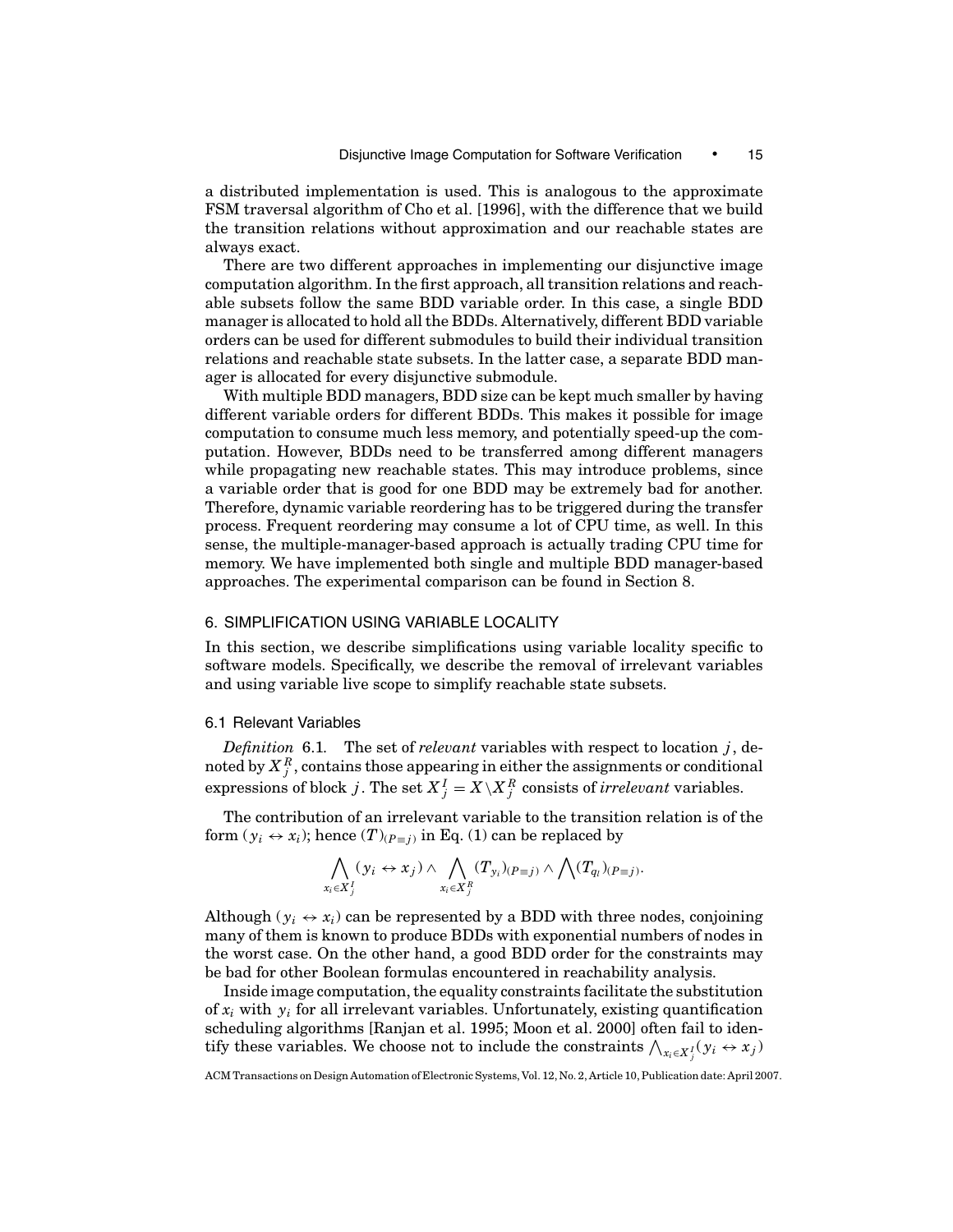16 • C. Wang et al. int a, b;  $x = a_i$  $z = x + b;$  $a = x + 5;$  $\{$ if  $(y == 10)$  $b = 1;$ else  $X = C;$  $b = 2;$  $z = x + d;$  $z = a + b;$ ł  $\}$  $\ddots$  .  $\ddotsc$ 

Fig. 6. Left: locally defined variables *a* and *b*; right: globally defined variable *x*.

in  $(T)_{(P=\bar{p})}$  in the first place, to avoid the potential BDD blowup during quantification. Therefore, we can improve Eq. (2) by

$$
EY_{T_{(P=j)}}D(X) = \exists X_j^R \cdot D(Y_j^I/X_j^I, j/P) \wedge \bigwedge_{x_i \in X_j^R} (T_{y_i})_{(P \equiv j)} \wedge \bigwedge (T_{q_i})_{(P \equiv j)}.
$$
 (3)

Letting *R*(*Y*, *Q*) be the result of Eq. (3), we still need to substitute all the *Y* and *Q* with the corresponding present-state variables to get *R*(*X* , *P*). Therefore for irrelevant variables, the substitutions need to be done twice. In our actual implementation, we remove the equality constraints from the transition relation and avoid substitutions in both directions. Our experimental studies show that this significantly reduces the peak BDD sizes of the intermediate products in image computation.

#### 6.2 Live Variables

Disjunctive decomposition and early quantification of irrelevant variables are aimed at simplifying the transition relation and intermediate products in image computation. However, the BDDs of reachable state subsets can still be very large. Note that even a reachable state subset may have all the program variables in its support, making it hard to find a compact BDD with dynamic reordering (a major reason for the blowup in Figure 4). However, many variables are local to certain program locations and their values are meaningless at others. This is completely different from state variables in hardware models, whose values are updated concurrently in every clock cycle. Locally defined variables, for instance, should be considered as state-holding only inside the blocks where they are defined, since elsewhere their values neither affect the control flow nor the data path. However, by default, their values are carried on as Boolean functions in the reachable state subsets, which makes the BDD representation of reachable states unnecessarily large.

Local variables can be easily identified and removed from state subsets. This is illustrated by the example in the program on the left in Figure 6, in which *a* and *b* are defined as local variables, while *x*, *y*, and *z* are global variables. After the program exits this block, values of *a* and *b* do not need to be carried on.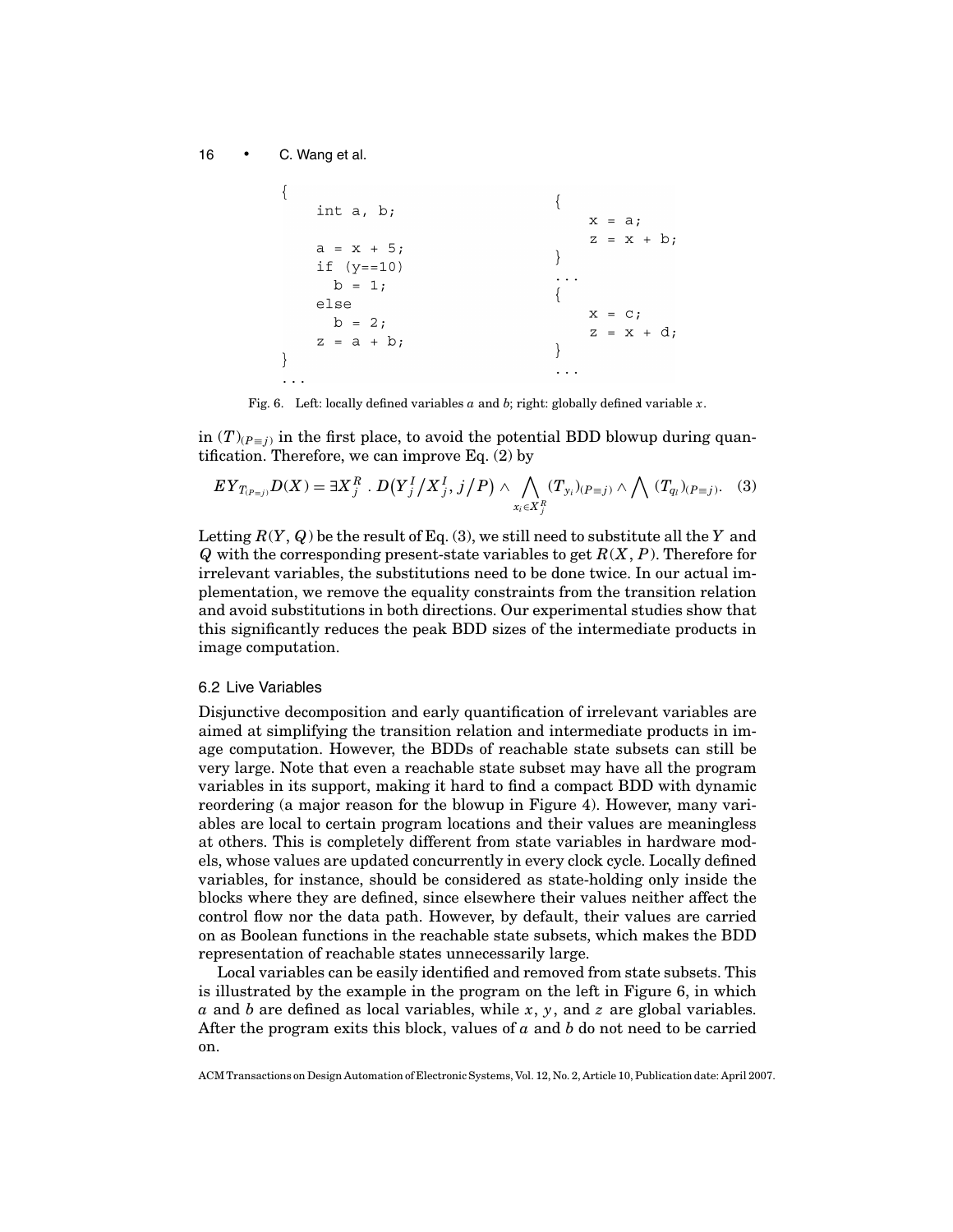The live scope of a certain variable, defined as the set of basic blocks in which its value should be retained, can be obtained directly from the software model. Note that the live scope is often more accurate than the syntactic scope of a variable—even global variables are often used only within a limited number of blocks. In the program on the right in Figure 6, for instance, if the global variable *x* appears only in the two blocks, it should be considered dead in all other blocks. In this sense, the only *truly global* variables are the PC variables, since their values are required in every block.

*Definition* 6.2. Block *j* is within the live scope of Variable  $x_i$  if and only if there exists a path from block *j* to the block *k* where the value of  $x_i$  is used, and *xi* is not assigned along the path.

The live scope of a variable  $x_i$  can be computed using a variant of the standard technique in control flow analysis [Aho et al. 1986]. Letting *K* be the number of program locations, *E* the number of transitions in the control flow, and *N* the number of state variables, the complexity of this process is  $O((K + E) \times N)$ . Compared to model checking, the overhead is negligible. Although the algorithm is not new, our contribution is the novel way of using it to reduce the complexity of symbolic image/fixpoint computation.

Live scope has also been used in Ball and Rajamani [2000], but only on variables at function boundaries during the computation of function summaries. We use the live variable analysis for the following optimization. During the redistribution of image results, all variables that are not alive in that destination location can be existentially quantified out. Letting  $D_i$  be the dead variables at cluster *j*,  $R_j = R_j \vee (new \wedge P == j)$  in Figure 5 is replaced by

$$
R_j = R_j \vee (\exists D_j \text{ .} \text{ new}) \wedge P == j).
$$

Note that live variable analysis can achieve significantly more size reduction of the transition relation than simple program slicing. In Figure 6, for instance, we can remove the impact of implicit assignments like  $x' = x$  from lines 4–6, where *x* is not live. However, a property-dependent program slicing alone cannot achieve this. Also, our experimental study has shown that in practice, the number of live variables with respect to any individual basic block is relatively small; live variables typically comprise less than 30% of the entire set of state variables in *X* .

#### 6.3 Early Convergence of Reachability Fixpoint

Removing variables that are not in their live scopes from reachable subsets is important because this not only reduces the BDD sizes, but also leads to a potentially faster convergence of the reachability fixpoint computation.

Take the piece of C code in Figure 7 as an example. Here we assume that each statement is a basic block, and *x*, *y* are global variables initialized at L1. For any existing model checker, the values of *x* and *y* are carried on until the next assignment. However, the analysis outlined in previous subsections indicates that *x* is live only in L2, while  $\gamma$  is live only in L4 if variables *x* and *y* are not used anywhere else in the program. In other words, their values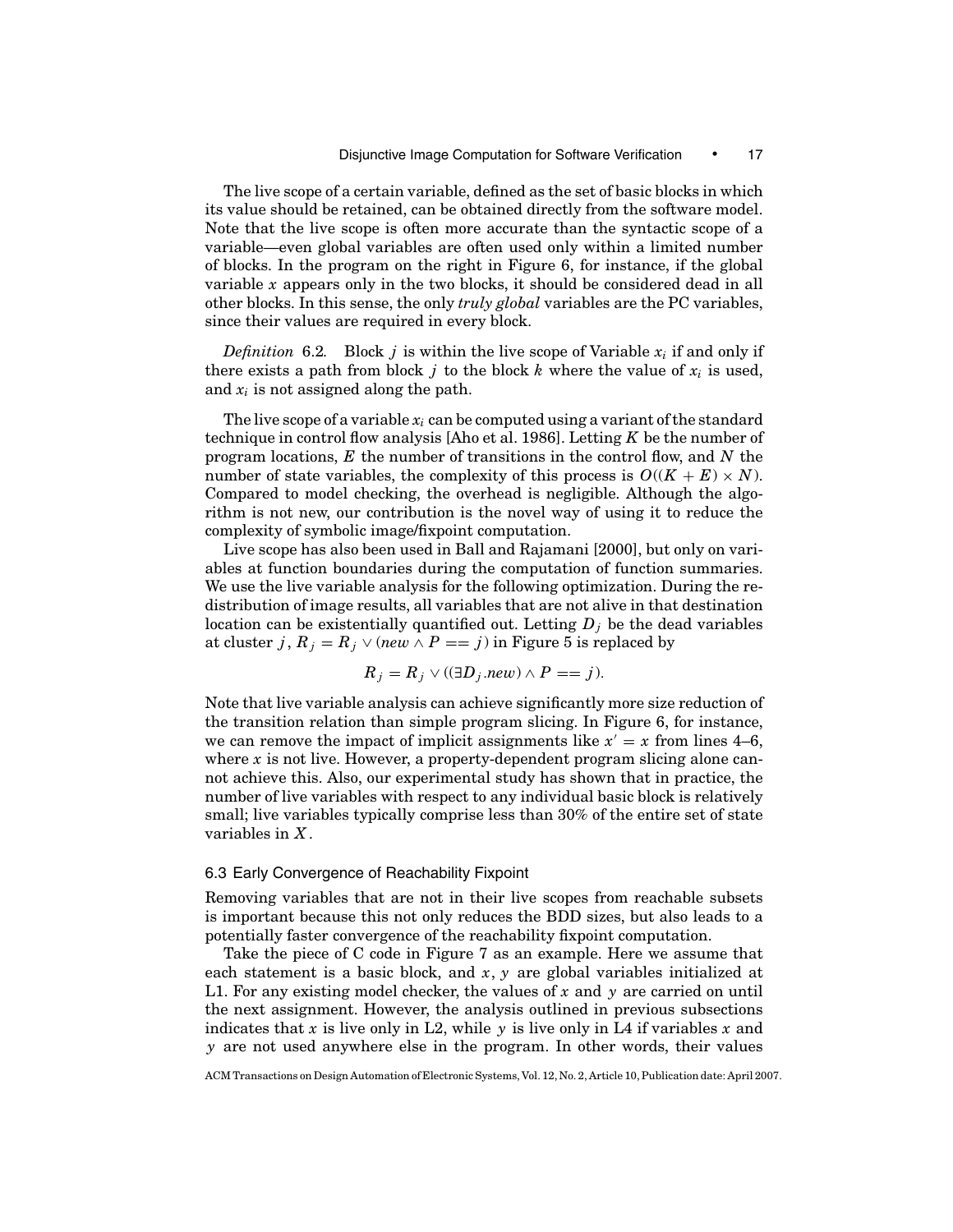Line With all program variables With live variables only 1  $P \equiv 2 \wedge x \equiv 0 \wedge y \equiv 0$   $P \equiv 2$ 2  $P \equiv 3 \wedge x \equiv 7 \wedge y \equiv 0$   $P \equiv 3 \wedge x \equiv 7$ 3  $P \equiv 4 \wedge x \equiv 7 \wedge y \equiv 0 \wedge s \equiv 7$   $P \equiv 4 \wedge s \equiv 7$ 4  $P \equiv 5 \land x \equiv 7 \land y \equiv 8 \land s \equiv 7$   $P \equiv 5 \land s \equiv 7 \land y \equiv 8$ 5  $P \equiv 6 \land x \equiv 7 \land y \equiv 8 \land s \equiv 8$   $P \equiv 6 \land s \equiv 8$ 6  $P \equiv 2 \land x \equiv 7 \land y \equiv 8 \land s \equiv 8$  Ø 2' **P**  $\equiv 3 \wedge x \equiv 7 \wedge y \equiv 8 \wedge s \equiv 8$  Ø 3' ∅ ∅

Table II. New Reachable States Discovered After Each BFS Step

| code fragment |  |
|---------------|--|
|---------------|--|

live variables

| L1: $x = y = 0$ ;   | { }         |
|---------------------|-------------|
| L2: $x = 7$ ;       | $\{ \ \ \}$ |
| L3: $s = x$ ;       | $\{x\}$     |
| L4: $y = 8$ ;       | $\{s\}$     |
| L5: $s = s + y$ ;   | $\{s, y\}$  |
| L6: if (s) goto L2; | $\{s\}$     |
| L7: ERROR           | री          |
|                     |             |

Fig. 7. Earlier convergence of reachability analysis.

should be preserved after the execution of L2 and L4, but nowhere else. Taking this information into account, we can declare the termination of reachability analysis after going from L1 through L6 only once. This is because the state discovered after L6, namely ( $P \equiv 2 \wedge s = 8$ ), is already covered by ( $P \equiv 2$ ) (in which *s* can take any value). However, if *x* and *y* are assumed to be live globally, reachability analysis cannot converge after the first pass. After L6, State ( $P \equiv 2 \land x \equiv 7 \land y \equiv 8 \land s \equiv 8$ ) is not covered by an already-reached state, since earlier the state was ( $P \equiv 2 \wedge x \equiv 0 \wedge y \equiv 0$ ). Therefore, reachability analysis needs two more steps to converge.

By identifying for each disjunctive submodule the dead variables and removing them from the reachable state subset, we can significantly reduce the BDD variables that are actually involved in image computations. This translates into more compact BDDs, faster image computation, and the potential early termination of reachability analysis.

# 7. OPTIMIZING THE DISJUNCTIVE PARTITION

We now explain how to merge basic blocks into disjunctive clusters. Although considering each block as a separate cluster maximizes the number of dead and irrelevant variables, the often large number of basic blocks encountered in practice prevents us from doing so. Instead, we merge basic blocks into larger groups, for each of which a transition relation is built.

Ideally, we want to make as few groups as possible and at the same time, retain the benefit of variable locality. We approach for merging the basic blocks is to use the actual BDD size of the transition relation disjunct as an indicator.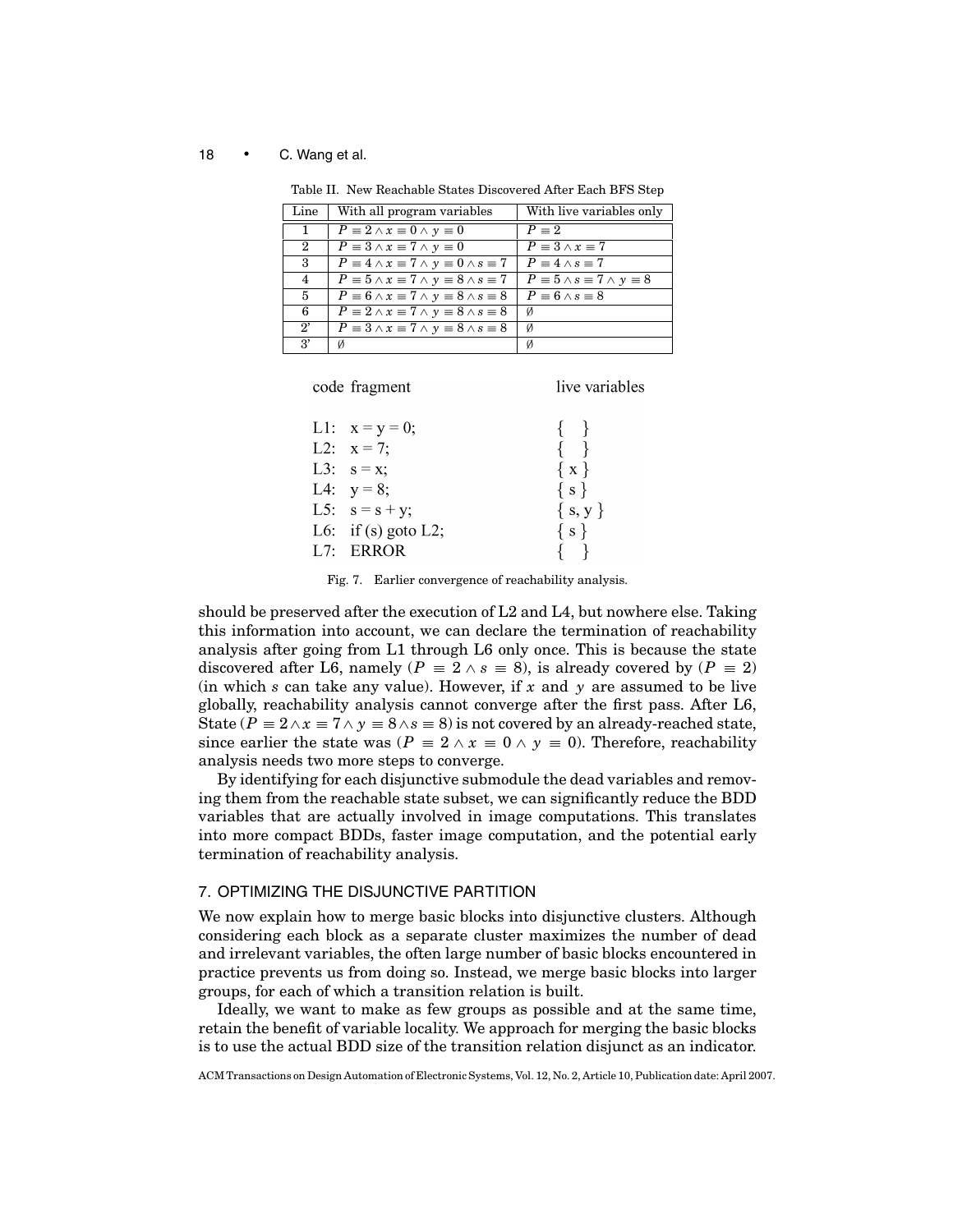We can keep merging BDDs of the transition relations until the size of the resulting BDD is above the threshold. However, it would be too expensive to build transition relations for all individual basic blocks and then start merging them. Instead, we choose to precompute a good partition before any BDD is created, and then build transition relation clusters directly for individual groups.

In our approach we achieve this goal by formulating a multiway hypergraph partitioning problem. Initially, all basic blocks are treated as a single group, starting from which recursive bipartitioning is performed. An inexpensive cost function needs to be defined so that bipartitioning stops whenever the cost of a subset drops below a predetermined threshold. We choose the total number of relevant variables as such an indicator. Our motivation is that the number of support variables of a BDD is often a good indicator of its size.

We define the partitioning optimization criteria as one of the following numbers:

—*liveVar*: the number of shared live variables,

—*asgnVar*: the number of shared assigned variables, or

—*cfgEdge*: the number of edges in the CFG across the partitions.

Shared live variables are those that are alive in both partitions, while shared assigned variables are those whose values are changed in both partitions. Note that a smaller number of shared live variables means a higher degree of variable locality, since more dead variables can be quantified out from the reachable state subsets. A smaller number of shared assigned variables means that bit-relations with similar supports are grouped together. Merging BDDs with similar support variables is less likely to cause blowups. Less shared CFG edges means less traffic among different submodules. When two partitions are connected by a CFG edge, new reachable states may need to be transferred from one to the other.

All three optimization criteria can be represented uniformly as a generic multiway hypergraph partitioning problem. A hypergraph is a generalization of a graph in which a hyperedge can connect more than two hypernodes. Hypergraphs arise naturally in many important practical problems, including circuit layout, Boolean satisfiability, numerical linear algebra, etc. Given a hypergraph *H*, a *k*-way partitioning of *H* assigns hypernodes of *H* to *k* disjoint nonempty partitions. The *k*-way partitioning problem seeks to minimize a given cost function of such an assignment. The standard cost function is net cut, which is the number of hyperedges that span more than one partition, or more generally, the sum of weights of such edges. Constraints are typically imposed on the solution: For example, the total hypernode weight in each partition may be limited to a predetermined threshold. Although the problem of optimally partitioning a hypergraph is known to be NP-hard, heuristic algorithms have been developed with near-linear runtime in practice [Karypis and Kumar 1998].

Our three optimization criteria differ only in the way hyperedges are defined. As illustrated in Figure 8:

(1) Hypernodes correspond to individual basic blocks, with one node for each block; and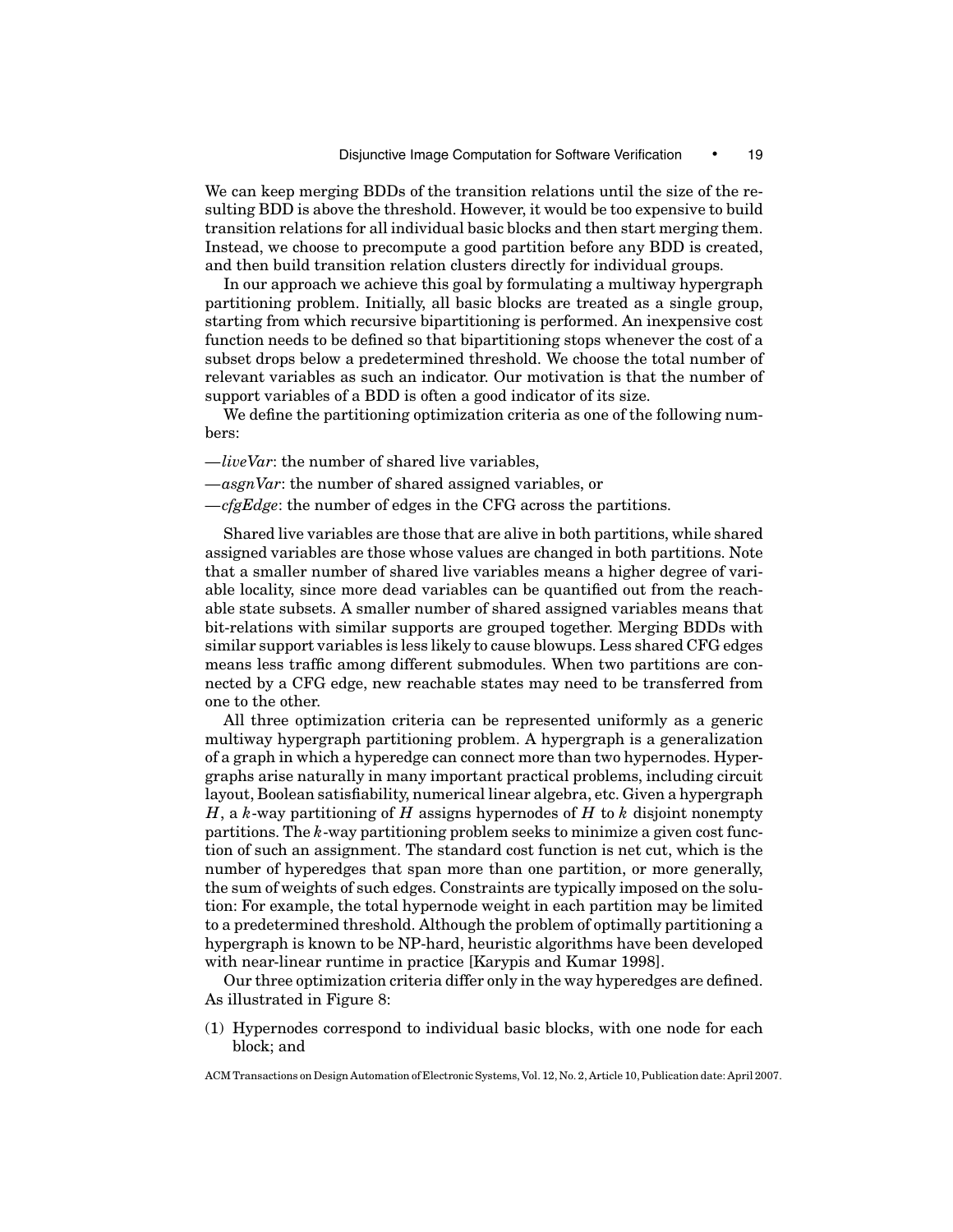20 • C. Wang et al.



- (2) hyperedges correspond either to program variables or edges in the CFG:
	- —*liveVar*: one edge is added for each variable so as to connect blocks in which it is alive;
	- —*asgnVar*: one edge is added for each variable so as to connect blocks in which it is assigned; and
	- —*cfgEdge*: one edge is added for each CFG edge so as to connect the head and tail blocks.

We want to compute a multiway partition of this hypergraph such that the cost of each group is below a predetermined threshold, while the number of hyperedges across different groups is minimized. In our experiments, we use the number of relevant variables in a group as the cost function (with the threshold empirically set to 200).

Note that although our live-variable-based partitioning method is similar to the MLP (minimum lifetime permutation) algorithm of Moon et al. [2000], they are designed for different applications. MLP is applied to a set of conjunctively partitioned transition relations to compute a good schedule for the conjoin-quantify operations. Our algorithm, on the other hand, is applied to a set of disjunctively partitioned transition relations so as to group individual disjunctive transition relations into larger clusters. It is worth mentioning that, similar to the impact of quantification scheduling on classic image computation, a good disjunctive partition is also important for the performance of disjunctive image computation.

# 8. EXPERIMENTS

We have implemented our new algorithm in the publicly available symbolic model checker VIS 2.0 [Brayton et al. 1996], which by default uses the CUDD package for BDD operations. The partitioning heuristics were implemented upon the hMeTis hypergraph partitioning package [Karypis and Kumar 1998]. We conducted experimental comparison of our new algorithm with the best known conventional method in VIS 2.0. For the purpose of controlled experiments, all image-computation-related parameters in VIS were kept unchanged, which includes the BDD partition method (set to *frontier*), the BDD partition threshold (set to 2,000), and the image cluster size (set to 5,000). The underlying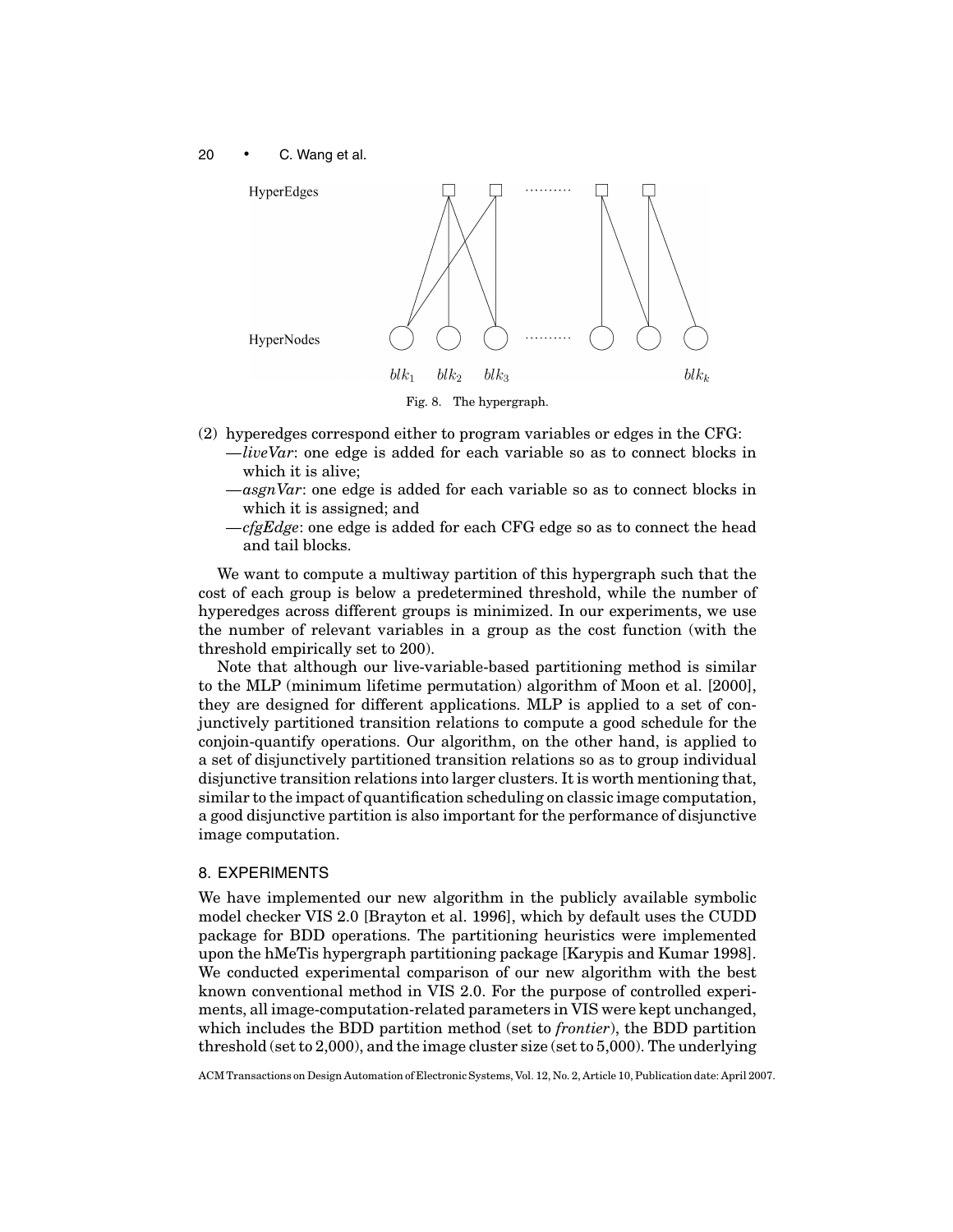

Fig. 9. PPP: peak live BDD nodes in reachability analysis.

conjunction scheduling algorithm was MLP [Moon et al. 2000]. Dynamic variable ordering was enabled throughout all the experiments, with the default reordering method "sift". All the experiments were performed on a workstation with 2.8 GHz Xeon processors and 4GB of RAM running Red Hat Linux 7.2.

The set of benchmarks is composed of typical embedded software, including PPP (point-to-point protocol), Core (embedded software for hand-held devices), and Serial (Linux serial device driver). The properties we are checking are all reachability properties. Range analysis has been applied to reduce the number of bits needed for encoding simple integer/char variables. In order to test the sheer capacity of BDD-based algorithms, verification models are generated without predicate abstraction. In this sense, our software models are significantly more complex than the *Boolean programs* of Ball and Rajamani [2000] (where only Boolean variables are allowed). These software models are also significantly larger than most of the hardware models that can be *directly handled* by symbolic model checkers.

First, we give experimental comparison of our new algorithm and the conventional method on the PPP example. Figure 9 shows the peak memory usage at each reachability step for both methods. Among the three curves, *Old* represents the conventional method, *New* represents our new method with a single BDD manager (and a single BDD order), and *New2* represents the one with multiple managers (and correspondingly multiple BDD orders). The *x*-axis represents the different BFS steps, while the *y*-axis represents the peak number of live BDD nodes. All experiments were run with a time limit set to four hours, during which the conventional method completed 238 steps, while *New* and *New2* completed 328 and 247 steps, respectively. The plateaus in the curves are caused by dynamic variable reordering.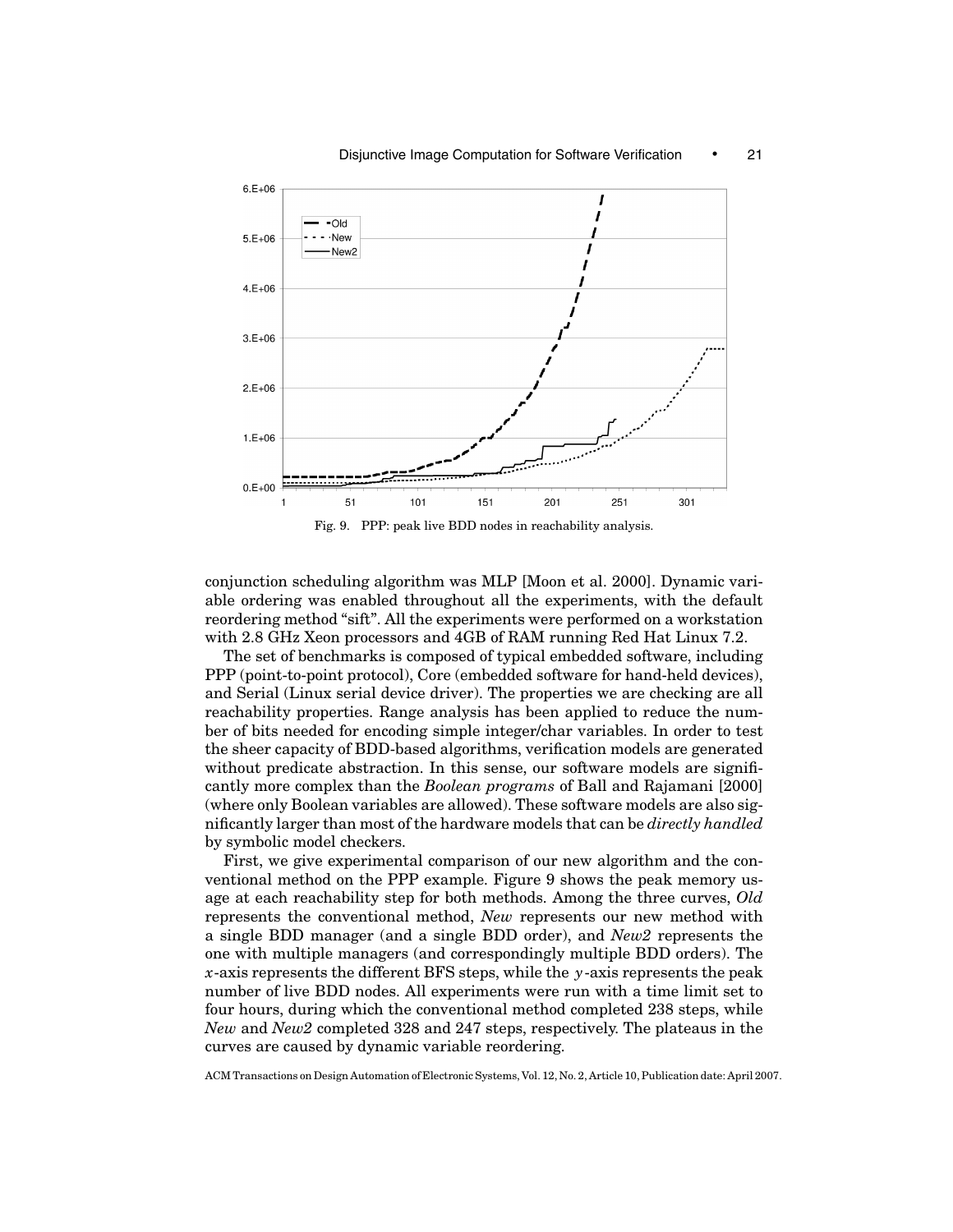| Test Cases |          |      | Completed | CPU Time(s)<br>Peak BDD (k) |            |      |      |     |  |
|------------|----------|------|-----------|-----------------------------|------------|------|------|-----|--|
| name       | vars     | dep. | Old       | New                         | Old<br>New |      | Old  | New |  |
| ssdf       | 37       | 11   | Y         | Y                           | 0.01       | 0.02 | 0.8  | 0.8 |  |
| sffi       | 105      | 47   | Y         | Y                           | 0.5        | 0.6  | 4    | 4   |  |
| sirpp      | 169      | 52   | Y         | Y                           | 8          | 6    | 10   | 10  |  |
| srb        | 343      | 43   | Y         | Y                           | 2766       | 146  | 925  | 106 |  |
| core1      | 416      | 211  | Y         | Y                           | 1115       | 89   | 155  | 51  |  |
| core2      | 445      | 192  | 70        | Y                           | >2h        | 80   | 490  | 70  |  |
| srr        | 856      | 316  | Y         | Y                           | 5426       | 151  | 990  | 57  |  |
| smhb       | 888      | 104  | 25        | Y                           | >2h        | 341  | 1219 | 120 |  |
| siic       | 967      | 162  | Y         | Y                           | 4020       | 260  | 1188 | 79  |  |
| spr        | $1001\,$ | 617  | 85        | Y                           | >2h        | 1617 | 428  | 430 |  |
| sdir       | 1050     | 209  | 136       | Y                           | >2h        | 394  | 3135 | 120 |  |
| srdo       | 1211     | 215  | 128       | Y                           | >2h        | 496  | 2482 | 145 |  |
| core3      | 1213     | 189  | 41        | Y                           | >2h        | 205  | 139  | 101 |  |
| ppp        | 1435     | ?    | 208       | 277                         | >2h        | >2h  | 3194 | 540 |  |

Table III. Comparison in Reachability Analysis

The results show that our new disjunctive image computation method reduces the peak memory usage significantly: Compared to both *New* and *New2*, the curve of *Old* is much deeper. The reduction in BDD size also translates into reduction in CPU time; both *New* and *New2* can complete more steps than *Old*. Note that although *New2* was initially designed to trade CPU time for memory usage, its advantage over *New* was not clearly demonstrated. We have observed similar results on other test examples, as well. The reason that *New2* is not a clear winner is that BDDs need to be transferred frequently from one BDD manager to another manager while propagating new reachable states, which may trigger frequent dynamic variable reordering. Consuming a lot of CPU time, frequent reordering often offset the benefit of having smaller BDDs inside image computation.

Table III gives the comparison of the conventional method and our new method with single BDD order on a larger set of test cases. The time limit was set to two hours. Columns 1 and 2 show, for each test case, the name and number of binary state variables of the model. Column 3 shows the sequential depth when reachability analysis converges, where a question mark (?) indicates that the sequential depth cannot be obtained within the time limit. Columns 4 and 5 show whether the reachability computation can be completed by the methods. If not, the actual number of completed steps is listed. Columns 6 and 7 compare the CPU time in seconds; columns 8 and 9 compare the peak number of live BDD nodes in thousands.

The results in Table III show that the performance improvement achieved by our new method is significant and consistent. Reachability analysis with disjunctive decomposition is significantly faster, and at the same time consumes less memory. The improvements in both CPU time and memory usage can be by orders of magnitude.

Table IV compares the three different partitioning heuristics: *liveVar*, *assignedVar*, and *cfgEdge*. They are all based on multiway hypergraph partitioning, but differ in the optimization criteria. We evaluate their impact on image computation by comparing the performance of reachability analysis. The time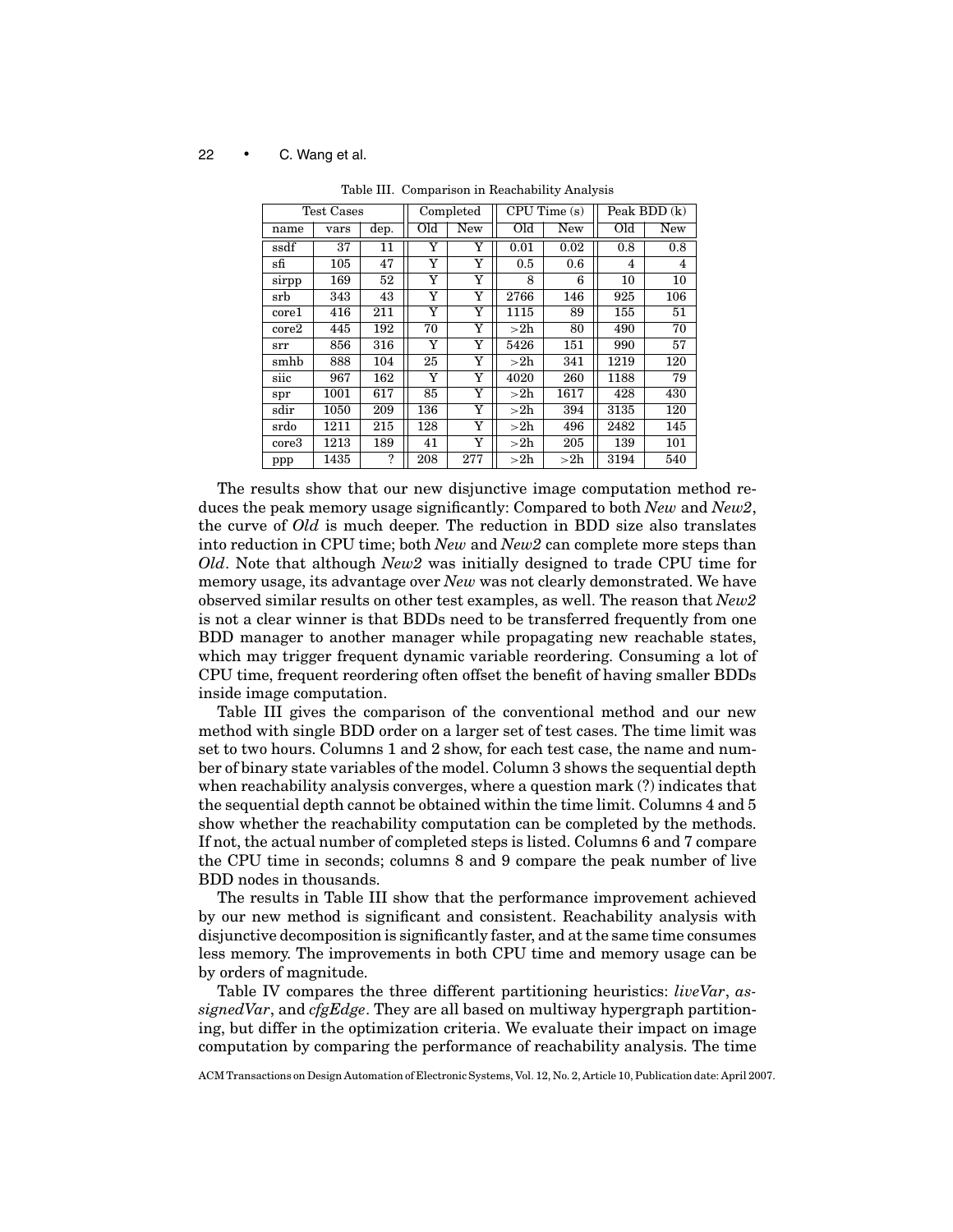| Model             | CPU time(s) |                 |                 |      | Peak live BDD (k) |      |      | Num. partitions |     |  |
|-------------------|-------------|-----------------|-----------------|------|-------------------|------|------|-----------------|-----|--|
| name              | live        | asgn            | cfg             | live | asgn              | cfg  | live | asgn            | cfg |  |
| sssdf             | 0.02        | 0.02            | 0.02            | 0.8  | 0.8               | 0.8  | 1    | 1               | 1   |  |
| sfi               | 0.6         | 0.6             | 0.6             | 4    | $\overline{4}$    | 4    | 1    | 1               | 1   |  |
| sirpp             | 6           | 6               | 6               | 10   | 10                | 10   | 1    | 1               | 1   |  |
| srb               | 146         | >1 <sup>h</sup> | 112             | 106  |                   | 71   | 4    | 4               | 4   |  |
| core1             | 89          | 126             | 128             | 51   | 68                | 68   | 4    | $\overline{4}$  | 4   |  |
| core2             | 80          | 98              | 96              | 70   | 55                | 56   | 5    | 5               | 5   |  |
| srr               | 151         | 115             | 132             | 57   | 46                | 45   | 15   | 17              | 20  |  |
| smhb              | 343         | 2723            | 1533            | 120  | 1726              | 2270 | 12   | 10              | 14  |  |
| siic              | 260         | 251             | 291             | 79   | 85                | 105  | 11   | 11              | 12  |  |
| spr               | 1617        | >1 <sub>h</sub> | 3156            | 430  |                   | 172  | 15   | 14              | 14  |  |
| sdir              | 394         | 318             | 378             | 120  | 150               | 86   | 17   | 19              | 24  |  |
| srdo              | 496         | 443             | 494             | 145  | 97                | 98   | 18   | 20              | 25  |  |
| core <sub>3</sub> | 205         | 314             | 294             | 101  | 92                | 115  | 12   | 12              | 12  |  |
| $ppp*$            | 3592        | >1 <sup>h</sup> | >1 <sup>h</sup> | 731  |                   |      | 17   | 17              | 28  |  |

Table IV. Comparing the Three Partitioning Heuristics (with *New*)

limit for these experiments was set to one hour. The CPU time and peak memory usage are compared in columns 2–4 and columns 5–7, respectively. Note that the peak memory usage is updated at the end of each image computation. For some experiments the first image computation takes longer than one hour. In this case we use "-" to indicate that we are not able to obtain any data on peak memory usage. Columns 8–10 compare the number of disjunctive partitions created by the different heuristics. All CPU time and memory usage data are compared after reachability analysis converges, except PPP, whose data is compared at step 228. All experiments were conducted with method *New* (i.e., with a single BDD order), and with the partition threshold (i.e., maximum number of live variables) set to 175.

The results in Table IV show that the partitioning heuristic has a significant impact on the performance of disjunctive image computation. The overall reachability analysis runtime with the three partitioning heuristics are 7,379, >15,194, and >10,220 seconds, respectively. The primary goal of this set of experiments was to identify, during partitioning, the most significant factor affecting the overall verification performance. Overall, the *liveVar*-based heuristic is better than the others, especially on most of the harder cases. It is worth pointing out that further improvement may be achieved by defining new cost functions that take into account all three heuristics with different weights.

# 9. CONCLUSIONS

We have presented a novel disjunctive image computation algorithm for software model checking, by exploiting the unique characteristics of embedded software. It decomposes the software model into a set of submodules and then performs image computation on each. By dividing an expensive computation into a set of easier ones, our new method significantly reduces the peak memory usage required. Program modularity and variable locality are used to get a good disjunctive partition, and to simplify the transition relations and disjunctive sets of reachable states. Experiments on real embedded C programs have shown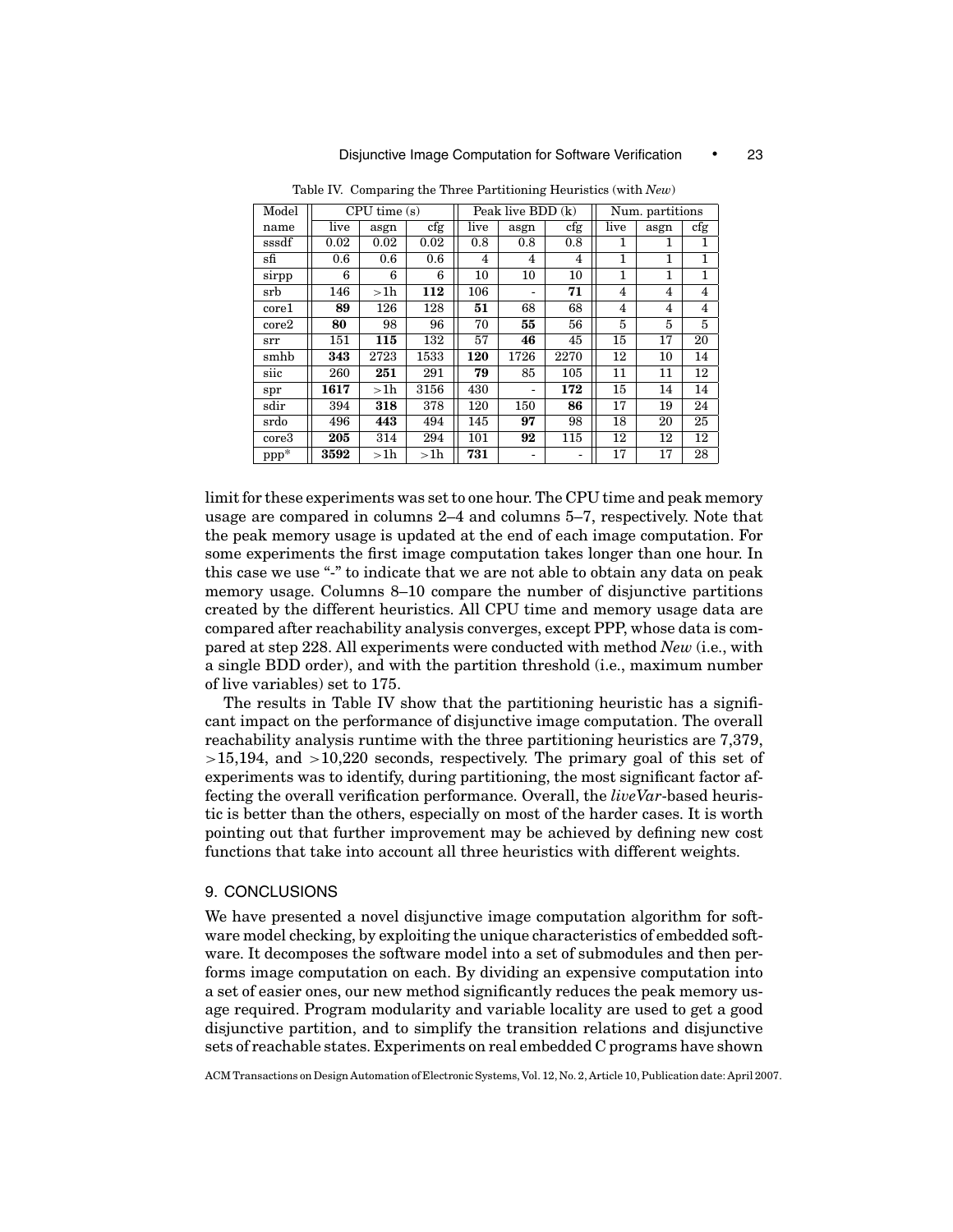that our method significantly outperforms the best known conventional method based on conjunctive partitions. Although previous experience with hardware verification shows that symbolic model checking often loses its robustness when the number of state variables exceeds 200, our work demonstrates that by exploiting their unique characteristics, BDD-based algorithms can directly handle software models with thousands of variables.

### **REFERENCES**

- AHO, A., SETHI, R., AND ULLMAN, J. 1986. *Compilers: Princeples, Techniques and Tools*. Addison-Wesley, Reading, MA.
- ALUR, R., COURCOUBETIS, C., AND DILL, D. 1993. Model-Checking in dense real-time. *Inf. Comput. 104,* 1, 2–34.
- BALL, T., MAJUMDAR, R., MILLSTEIN, T., AND RAJAMANI, S. K. 2001. Automatic predicate abstraction of C programs. In *Proceedings of the Programming Language Design and Implementation Conference (PLDI)* (Snowbird, UT).
- BALL, T. AND RAJAMANI, S. K. 2000. Bebop: A symbolic model checker for Boolean programs. In *SPIN Workshop on Model Checking of Software*. Lecture Notes in Computer Science, vol. 1885. Springer Verlag, Berlin. 113–130.
- BARNER, S. AND RABINOVITZ, I. 2003. Efficient symbolic model checking of software using partial disjunctive partitioning. In *Proceedings of the 12th Advanced Research Working Conference on Correct Hardware Design and Verification Methods (CHARME)*. Lecture Notes in Computer Science, vol. 2860. Springer Verlag, Berlin.
- BOUJJANI, A., ESPARZA, J., AND MALER, O. 1997. Reachability analysis of pushdown automata: Applications to model checking. In *Proceedings of the 8th International Conference on Concurrency Theory*. Lecture Notes in Computer Science, vol. 1243. Springer Verlag, Berlin. 135–150.
- BRAYTON, R. K., HACHTE, G. D., SANGIOVANNI-VINCENTELLI, A., SOMENZI, F., AZIZ, A., CHENG, S.-T., EDWARDS, S., KHATRI, S., KUKIMOTO, Y., PARDO, A., QADEER, S., RANJAN, R. K., SARWARY, S., SHIPLE, T. R., SWAMY G., AND VILLA T. 1996. VIS: A system for verification and synthesis. In *Proceedings of the Eighth Conference on Computer Aided Verification (CAV)*, T. Henzinger and R. Alur, eds. Springer-Verlag, Rutgers University, 428–432. LNCS 1102.
- BROWNE, M., CLARKE, E. M., AND GRUMBERG, O. 1999. Reasoning about networks with many identical finite state processes. *Inf. Comput. 81*, 13–31.
- BRYANT, R. E. 1986. Graph-Based algorithms for Boolean function manipulation. *IEEE Trans. Comput. C-35,* 8 (Aug.), 677–691.
- BURCH, J. R., CLARKE, E. M., AND LONG, D. E. 1991. Representing circuits more efficiently in symbolic model checking. In *Proceedings of the Design Automation Conference* (San Francisco, CA). 403–407.
- BURCH, J. R., CLARKE, E. M., MCMILLAN, K. L., DILL, D. L., AND HWANG, L. J. 1990. Symbolic model checking: 10<sup>20</sup> states and beyond. In *Proceedings of the 5th Annual IEEE Symposium on Logic in Computer Science*. IEEE Computer Society Press, Los Alamitos, CA. 1–33.
- CABODI, G., CAMURATI, P., LAVAGNO, L., AND QUER, S. 1997. Disjunctive partitioning and partial iterative squaring: An effective approach for symbolic traversal of large circuits. In *Proceedings of the Design Automation Conference* (Anaheim, CA). 728–733.
- CHAUHAN, P. P., CLARKE, E. M., JHA, S., KUKULA, J., SHIPLE, T., VEITH, H., AND WANG, D. 2001. Non-Linear quantification scheduling in image computation. In *Proceedings of the International Conference on Computer-Aided Design* (San Jose, CA). 293–298.
- CHO, H., HACHTEL, G. D., MACII, E., PONCINO, M., AND SOMENZI, F. 1996. Automatic state space decomposition for approximate FSM traversal based on circuit analysis. *IEEE Trans. Comput. Aided Des. 15,* 12 (Dec.), 1451–1464.
- CLARKE, E., GRUMBERG, O., AND PELED, D. 2000. *Model checking*. MIT Press, Cambridge, MA.
- CLARKE, E., KROENING, D., AND LERDA, F. 2004. A tool for checking ANSI-C programs. In *Tools and Algorithms for the Construction and Analysis of Systems*, K. Jensen and A. Podelski, eds. Lecture Notes in Computer Science, vol. 2988. Springer Verlag, Berlin. 168–176.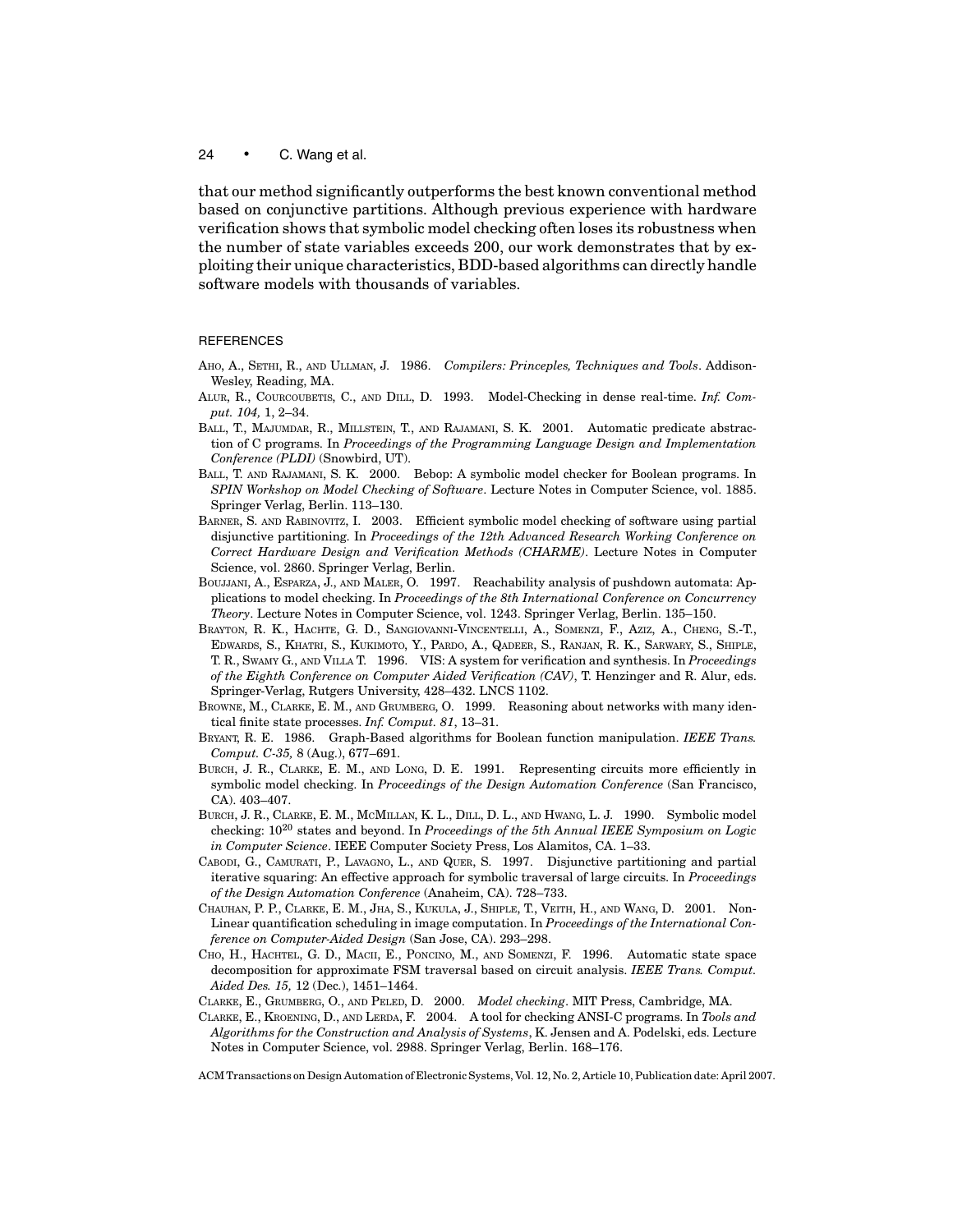- CLARKE, E. M. AND EMERSON, E. A. 1981. Design and synthesis of synchronization skeletons using branching time temporal logic. In *Proceedings of the Workshop on Logics of Programs*. Lecture Notes in Computer Science, vol. 131. Springer Verlag, Berlin. 52–71.
- CLARKE, E. M., GRUMBERG, O., AND PELED, D. A. 1999. *Model Checking*. MIT Press, Cambridge, MA.
- COOK, B., KROENING, D., AND SHARYGINA, N. 2005. Symbolic model checking for asynchronous Boolean programs. In *Proceedings of the 12th International SPIN Workshop on Model Checking of Software*. 75–90.
- CORBETT, J., DWYER, M., HATCLIFF, J., LAUBACH, S., PĂSĂREANU, C., ROBBY, AND ZHENG, H. 2000. Bandera: Extracting finite-state models from Java source code. In *Proceedings of the International Conference on Software Engineering*. 439–448.
- COUDERT, O., BERTHET, C., AND MADRE, J. C. 1989. Verification of sequential machines based on symbolic execution. In *Automatic Verification Methods for Finite State Systems*, J. Sifakis, ed. Lecture Notes in Computer Science, vol. 407. Springer Verlag, Berlin. 365–373.
- DAS, S., DILL, D. L., AND PARK, S. 1999. Experience with predicate abstraction. In *Proceedings of the 11th Conference on Computer Aided Verification (CAV)*, N. Halbwachs and D. Peled, eds. Lecture Notes in Computer Science, vol. 1633. Springer Verlag, Berlin. 160–171.
- EDWARDS, S., MA, T., AND DAMIANO, R. 2001. Using a hardware model checker to verify software. In *Proceedings of the 4th International Conference on ASIC (ASICON)*. IEEE, Los Alamitos, CA.
- GRAF, S. AND SA¨ıDI, H. 1997. Construction of abstract state graphs with PVS. In *Proceedings of the 9th Conference on Computer Aided Verification (CAV)*, O. Grumberg, ed. Lecture Notes in Computer Science, vol. 1254. Springer Verlag, Berlin. 72–83.
- HIND, M. AND PIOLI, A. 2001. Evaluating the effectiveness of pointer alias analyses. *Sci. Comput. Program. 39,* 1, 31–55.
- HOLZMANN, G. 1997. The model checker SPIN. *IEEE Trans. Softw. Eng. 23,* 5, 279–295.
- HOLZMANN, G. J. AND PELED, D. 1994. An improvement in formal verification. In *Proceedings of the International Conference on Formal Description Techniques (FORTE)*. IFIP Conference Proceedings, vol. 6. Chapman and Hall. 197–211.
- IVANČIĆ, F., YANG, Z., GUPTA, A., GANAI, M., AND ASHAR, P. 2004. Efficient SAT-based bounded model checking for software verification. In *1st International Symposium on Leveraging Applications of Formal Methods*.
- IVANČIĆ, F., YANG, Z., SHLYAKHTER, I., GANAI, M., GUPTA, A., AND ASHAR, P. 2005. F-SOFT: Software verification platform. In *Proceedings of the Conference on Computer-Aided Verification*. Lecture Notes in Computer Science, vol. 3576. Springer Verlag, Berlin. 301–306.
- JIN, H., KUEHLMANN, A., AND SOMENZI, F. 2002. Fine-Grain conjunction scheduling for symbolic reachability analysis. In *Proceedings of the International Conference on Tools and Algorithms for Construction and Analysis of Systems (TACAS)* (Grenoble, France). Lecture Notes in Computer Science, vol. 2280. Springer Verlag, Berlin. 312–326.
- JIN, H., RAVI, K., AND SOMENZI, F. 2002. Fate and free will in error traces. In *Proceedings of the International Conference on Tools and Algorithms for Construction and Analysis of Systems (TACAS)* (Grenoble, France). Lecture Notes in Computer Science, vol. 2280. Springer Verlag, Berlin. 445–459.
- KARYPIS, G. AND KUMAR, V. 1998. Multilevel algorithms for multi-constraint graph partitioning. Tech. Rep. 98-019, University of Minnesota, Department of Computer Science. May.
- KUPFERMAN, O. AND VARDI, M. Y. 2001. Model checking of safety properties. *Formal Methods Syst. Des. 19,* 3, 291–314.
- MCMILLAN, K. L. 1994. *Symbolic Model Checking*. Kluwer Academic, Boston, MA.
- MOON, I.-H., HACHTEL, G. D., AND SOMENZI, F. 2000. Border-Block triangular form and conjunction schedule in image computation. In *Formal Methods in Computer Aided Design*, W. A. Hunt, Jr. and S. D. Johnson, eds. Lecture Notes in Computer Science, vol. 1954. Springer Verlag, Berlin. 73–90.
- NARAYAN, A., ISLES, A. J., JAIN, J., BRAYTON, R. K., AND SANGIOVANNI-VINCENTELLI, A. L. 1997. Reachability analysis using partitioned ROBDDs. In *Proceedings of the International Conference on Computer-Aided Design*. 388–393.
- QUIELLE, J. P. AND SIFAKIS, J. 1981. Specification and verification of concurrent systems in CESAR. In *Proceedings of the 5th Annual Symposium on Programming*.